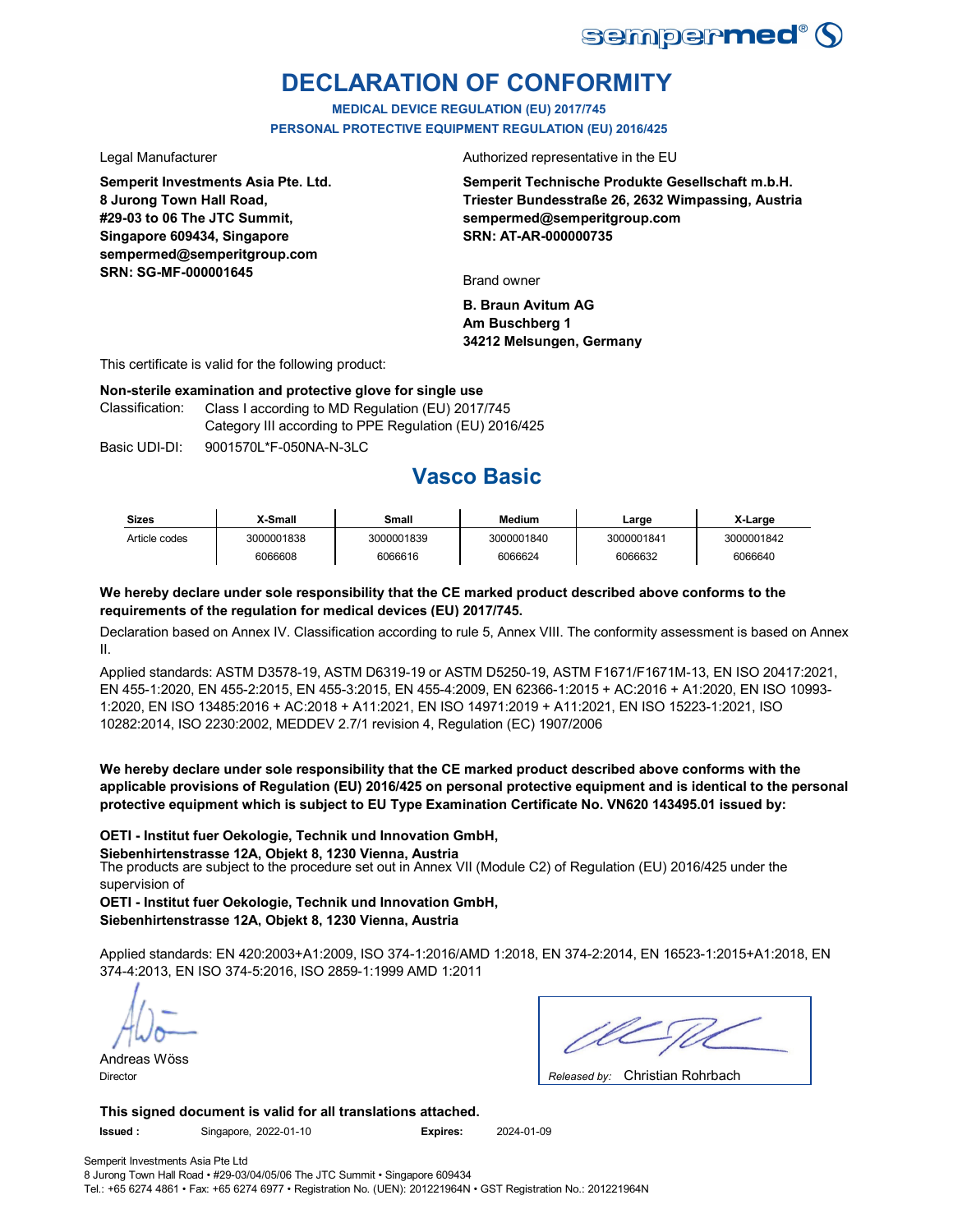

# **KONFORMITÄTSERKLÄRUNG**

MEDIZINPRODUKTEVERORDNUNG (EU) 2017/745

VERORDNUNG (EU) 2016/425 FÜR PERSÖNLICHE SCHUTZAUSRÜSTUNG

**Semperit Investments Asia Pte. Ltd. 8 Jurong Town Hall Road, #29-03 to 06 The JTC Summit, Singapore 609434, Singapore sempermed@semperitgroup.com SRN: SG-MF-000001645**

Hersteller EU-Bevollmächtigter

**Semperit Technische Produkte Gesellschaft m.b.H. Triester Bundesstraße 26, 2632 Wimpassing, Austria sempermed@semperitgroup.com SRN: AT-AR-000000735**

Brand owner

**B. Braun Avitum AG Am Buschberg 1 34212 Melsungen, Germany**

Dieses Zertifikat ist gültig für die folgenden Produkte:

**Nicht-steriler Untersuchungs- und Schutzhandschuh für den Einmalgebrauch**

Klassifizierung: Klasse I gemäß Medizinprodukteverordnung (EU) 2017/745 Kategorie III gemäß PSA Verordnung (EU) 2016/425

Basic UDI-DI: 9001570L\*F-050NA-N-3LC 9001570L\*F-050NA-N

## **Vasco Basic**

| Größen         | -Small     | Small      | <b>Medium</b> | ∟arɑe      | X-Large    |
|----------------|------------|------------|---------------|------------|------------|
| Artikelnummern | 3000001838 | 3000001839 | 3000001840    | 3000001841 | 3000001842 |

### **Wir bestätigen hiermit unter alleiniger Verantwortung, dass die CE gekennzeichneten Produkte mit den Anforderungen der Medizinprodukteverordnung (EU) 2017/745 übereinstimmen.**

Erklärung basierend auf Anhang IV. Klassifizierung gemäß Regel 5, Anhang VIII. Konformitätsbewertung gemäß Anhang II.

Angewandte Normen: ASTM D3578-19, ASTM D6319-19 or ASTM D5250-19, ASTM F1671/F1671M-13, EN ISO 20417:2021, EN 455-1:2020, EN 455-2:2015, EN 455-3:2015, EN 455-4:2009, EN 62366-1:2015 + AC:2016 + A1:2020, EN ISO 10993-1:2020, EN ISO 13485:2016 + AC:2018 + A11:2021, EN ISO 14971:2019 + A11:2021, EN ISO 15223- 1:2021, ISO 10282:2014, ISO 2230:2002, MEDDEV 2.7/1 revision 4, Regulation (EC) 1907/2006

**Wir bestätigen hiermit unter alleiniger Verantwortung, dass die oben genannten CE gekennzeichneten Produkte mit den maßgeblichen Bestimmungen der Verordnung (EU) 2016/425 für Persönliche Schutzausrüstung übereinstimmen und Gegenstand sind der EU-Baumusterprüfbescheinigung Nr. VN620 143495.01 ausgestellt durch:**

**OETI - Institut fuer Oekologie, Technik und Innovation GmbH, Siebenhirtenstrasse 12A, Objekt 8, 1230 Vienna, Austria**

Die Produkte sind Gegenstand der Verfahren gemäß Annex VII (Module C2) der Verordnung unter Aufsicht von **OETI - Institut fuer Oekologie, Technik und Innovation GmbH, Siebenhirtenstrasse 12A, Objekt 8, 1230 Vienna, Austria**

Angewandte Normen: EN 420:2003+A1:2009, ISO 374-1:2016/AMD 1:2018, EN 374-2:2014, EN 16523-1:2015+A1:2018, EN 374-4:2013, EN ISO 374-5:2016, ISO 2859-1:1999 AMD 1:2011

2024-01-09

Tel.: +65 6274 4861 • Fax: +65 6274 6977 • Registration No. (UEN): 201221964N • GST Registration No.: 201221964N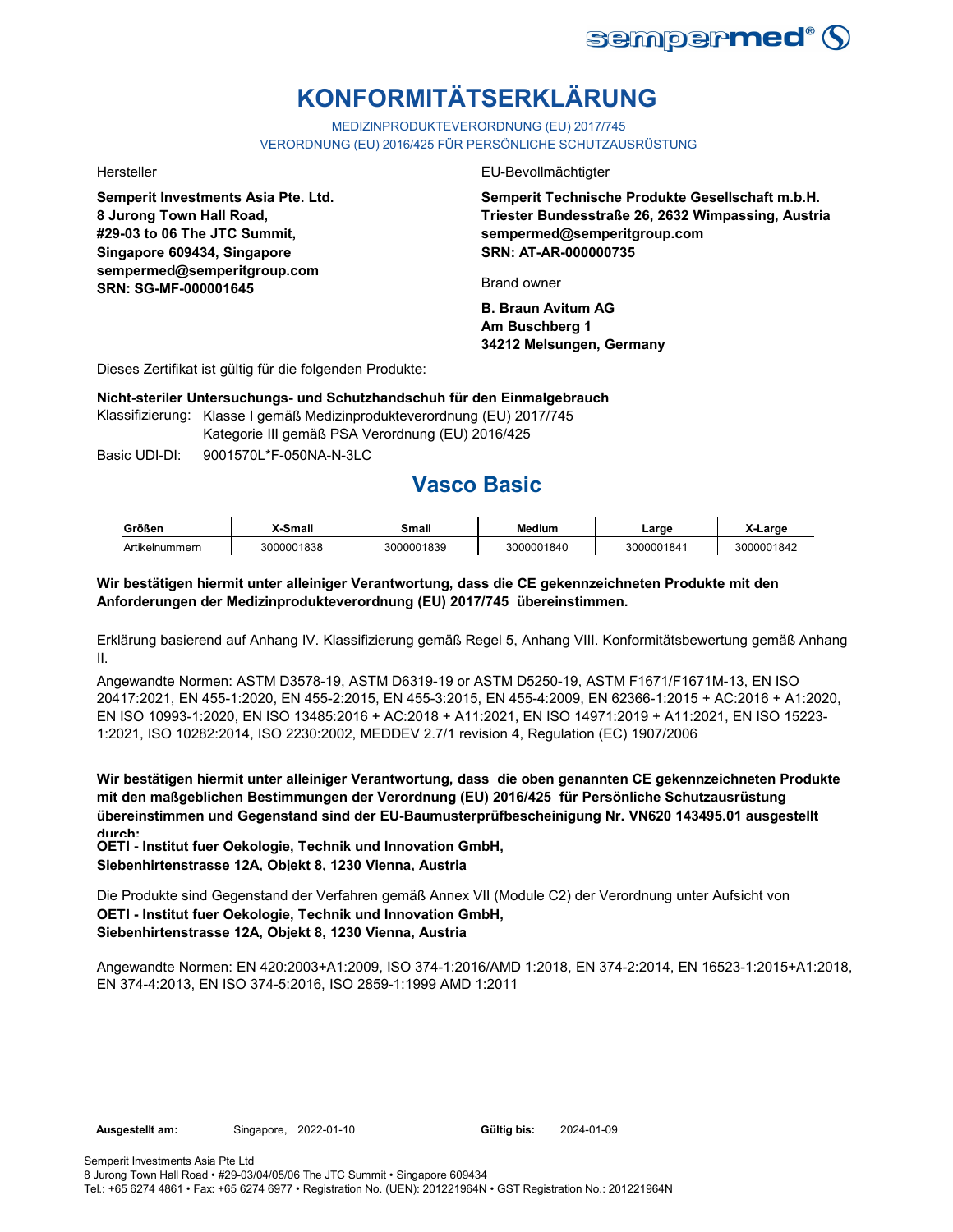

# **DÉCLARATION DE CONFORMITÉ**

RÈGLEMENT POUR LES DISPOSITIFS MÉDICAUX (UE) 2017/745 RÈGLEMENT (UE) 2016/425 POUR L'ÉQUIPEMENT DE PROTECTION INDIVIDUELLE

**Semperit Investments Asia Pte. Ltd. 8 Jurong Town Hall Road, #29-03 to 06 The JTC Summit, Singapore 609434, Singapore sempermed@semperitgroup.com SRN: SG-MF-000001645**

#### Fabricant **Exercise Exercise Exercise Exercise Exercise Exercise Exercise Exercise Exercise Exercise Exercise Exercise Exercise Exercise Exercise Exercise Exercise Exercise Exercise Exercise Exercise Exercise Exercise Exer**

**Semperit Technische Produkte Gesellschaft m.b.H. Triester Bundesstraße 26, 2632 Wimpassing, Austria sempermed@semperitgroup.com SRN: AT-AR-000000735**

Brand owner

**B. Braun Avitum AG Am Buschberg 1 34212 Melsungen, Germany**

Ce certificat est valable pour les produits suivants :

#### **Gant d'examen et de protection non-stérile à usage unique**

Classification : Classe I selon la règlement pour dispositifs médicaux (UE) 2017/745 Catégorie III selon la règlement EPI (UE) 2016/425

Basic UDI-DI: 9001570L\*F-050NA-N-3LC 9001570L\*F-050NA-N

## **Vasco Basic**

| Tailles           | X-Small    | Small      | Medium     | ∟arɑe      | X-Large    |
|-------------------|------------|------------|------------|------------|------------|
| Numéros d'article | 3000001838 | 3000001839 | 3000001840 | 3000001841 | 3000001842 |

### **Par la présente, nous déclarons sous notre propre responsabilité que les produits portant le symbole CE sont conformes aux exigences de la règlement sur les dispositifs médicaux (EU) 2017/745.**

La déclaration se fonde sur l'annexe IV. Classification selon la règle 5, annexe VIII. Évaluation de la conformité selon l'annexe II.

Normes appliquées : ASTM D3578-19, ASTM D6319-19 or ASTM D5250-19, ASTM F1671/F1671M-13, EN ISO 20417:2021, EN 455-1:2020, EN 455-2:2015, EN 455-3:2015, EN 455-4:2009, EN 62366-1:2015 + AC:2016 + A1:2020, EN ISO 10993-1:2020, EN ISO 13485:2016 + AC:2018 + A11:2021, EN ISO 14971:2019 + A11:2021, EN ISO 15223-1:2021, ISO 10282:2014, ISO 2230:2002, MEDDEV 2.7/1 revision 4, Regulation (EC) 1907/2006

**Par la présente, nous déclarons sous notre propre responsabilité que les produits portant le symbole CE mentionnés ci-dessus sont conformes aux dispositions essentielles de la règlement (UE) 2016/425 concernant l'équipement de protection individuelle sont identiques à l'équipement de protection individuelle faisant l'objet du certificat d'examen de type UE numéro VN620 143495.01 délivré par:**

**OETI - Institut fuer Oekologie, Technik und Innovation GmbH, Siebenhirtenstrasse 12A, Objekt 8, 1230 Vienna, Austria**

Les produits sont soumis aux procédures visées dans l'annexe VII (Module C2) de la règlement sous la surveillance de **OETI - Institut fuer Oekologie, Technik und Innovation GmbH, Siebenhirtenstrasse 12A, Objekt 8, 1230 Vienna, Austria**

Normes appliquées : EN 420:2003+A1:2009, ISO 374-1:2016/AMD 1:2018, EN 374-2:2014, EN 16523-1:2015+A1:2018, EN 374-4:2013, EN ISO 374-5:2016, ISO 2859-1:1999 AMD 1:2011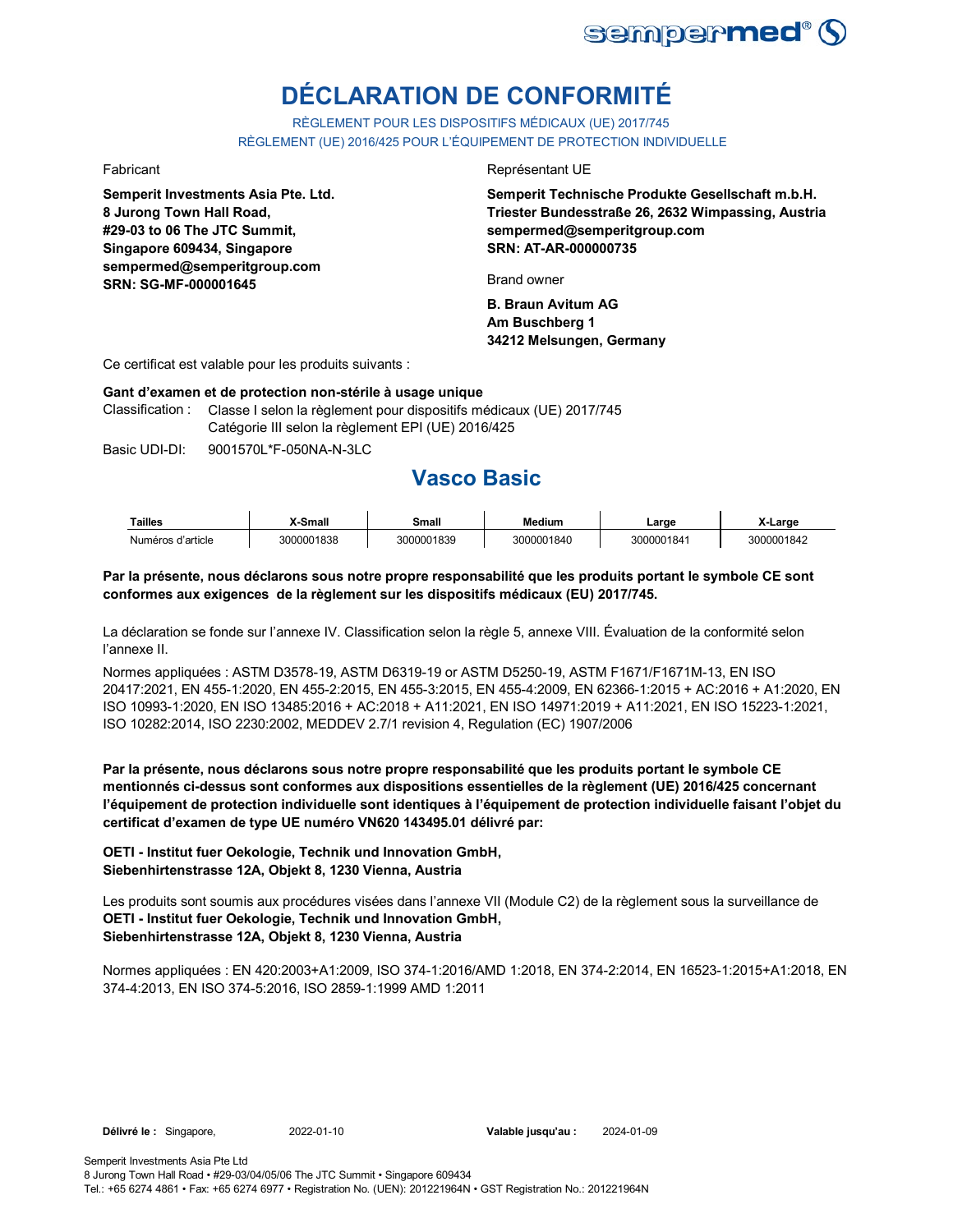

# **DICHIARAZIONE DI CONFORMITÀ**

REGOLAMENTO SUL DISPOSITIVO MEDICO (UE) 2017/745 REGOLAMENTO (UE) 2016/425 DELL'APPARECCHIATURA DI PROTEZIONE INDIVIDUALE

**Semperit Investments Asia Pte. Ltd. 8 Jurong Town Hall Road, #29-03 to 06 The JTC Summit, Singapore 609434, Singapore sempermed@semperitgroup.com SRN: SG-MF-000001645**

Produttore Rappresentante autorizzato nell'UE

**Semperit Technische Produkte Gesellschaft m.b.H. Triester Bundesstraße 26, 2632 Wimpassing, Austria sempermed@semperitgroup.com SRN: AT-AR-000000735**

Brand owner

**B. Braun Avitum AG Am Buschberg 1 34212 Melsungen, Germany**

Questo certificato è valido per il seguente prodotto:

#### **Guanto protettivo non sterile monouso da esame**

Clasificazione: Classe I secondo il regolamento dispositivi medici (UE) 2017/745 Categoria III secondo il regolamento (UE) 2016/425 del PPE

Basic UDI-DI: 9001570L\*F-050NA-N-3LC 9001570L\*F-050NA-N-3L

## **Vasco Basic**

| <b>Misure</b>   | X-Small    | Small      | <b>Medium</b> | Large      | X-Large    |
|-----------------|------------|------------|---------------|------------|------------|
| Codici articolo | 3000001838 | 3000001839 | 3000001840    | 3000001841 | 3000001842 |

### **Con la presente, dichiariamo sotto la nostra esclusiva responsabilità che il prodotto con marchio CE sopra descritto soddisfa i requisiti del regolamento sui dispositivi medici (UE) 2017/745 .**

Dichiarazione basata sull'allegato IV. Classificazione secondo la regola 5, allegato VIII. La valutazione della conformità si basa sull'allegato II.

Norme applicate: ASTM D3578-19, ASTM D6319-19 or ASTM D5250-19, ASTM F1671/F1671M-13, EN ISO 20417:2021, EN 455-1:2020, EN 455-2:2015, EN 455-3:2015, EN 455-4:2009, EN 62366-1:2015 + AC:2016 + A1:2020, EN ISO 10993- 1:2020, EN ISO 13485:2016 + AC:2018 + A11:2021, EN ISO 14971:2019 + A11:2021, EN ISO 15223-1:2021, ISO 10282:2014, ISO 2230:2002, MEDDEV 2.7/1 revision 4, Regulation (EC) 1907/2006

**Con la presente, dichiariamo sotto la nostra esclusiva responsabilità che il prodotto con marchio CE sopra descritto è conforme alle disposizioni applicabili del Regolamento (UE) 2016/425 sui dispositivi di protezione individuale ed è identico al dispositivo di protezione personale che è soggetto al Certificato di Esame di Tipo UE n. VN620 143495.01 rilasciato da:**

**OETI - Institut fuer Oekologie, Technik und Innovation GmbH, Siebenhirtenstrasse 12A, Objekt 8, 1230 Vienna, Austria**

ed è soggetto alla procedura di cui all'allegato VII (modulo C2) del regolamento (UE) 2016/425 sotto il controllo di **OETI - Institut fuer Oekologie, Technik und Innovation GmbH, Siebenhirtenstrasse 12A, Objekt 8, 1230 Vienna, Austria**

Norme applicate: EN 420:2003+A1:2009, ISO 374-1:2016/AMD 1:2018, EN 374-2:2014, EN 16523-1:2015+A1:2018, EN 374-4:2013, EN ISO 374-5:2016, ISO 2859-1:1999 AMD 1:2011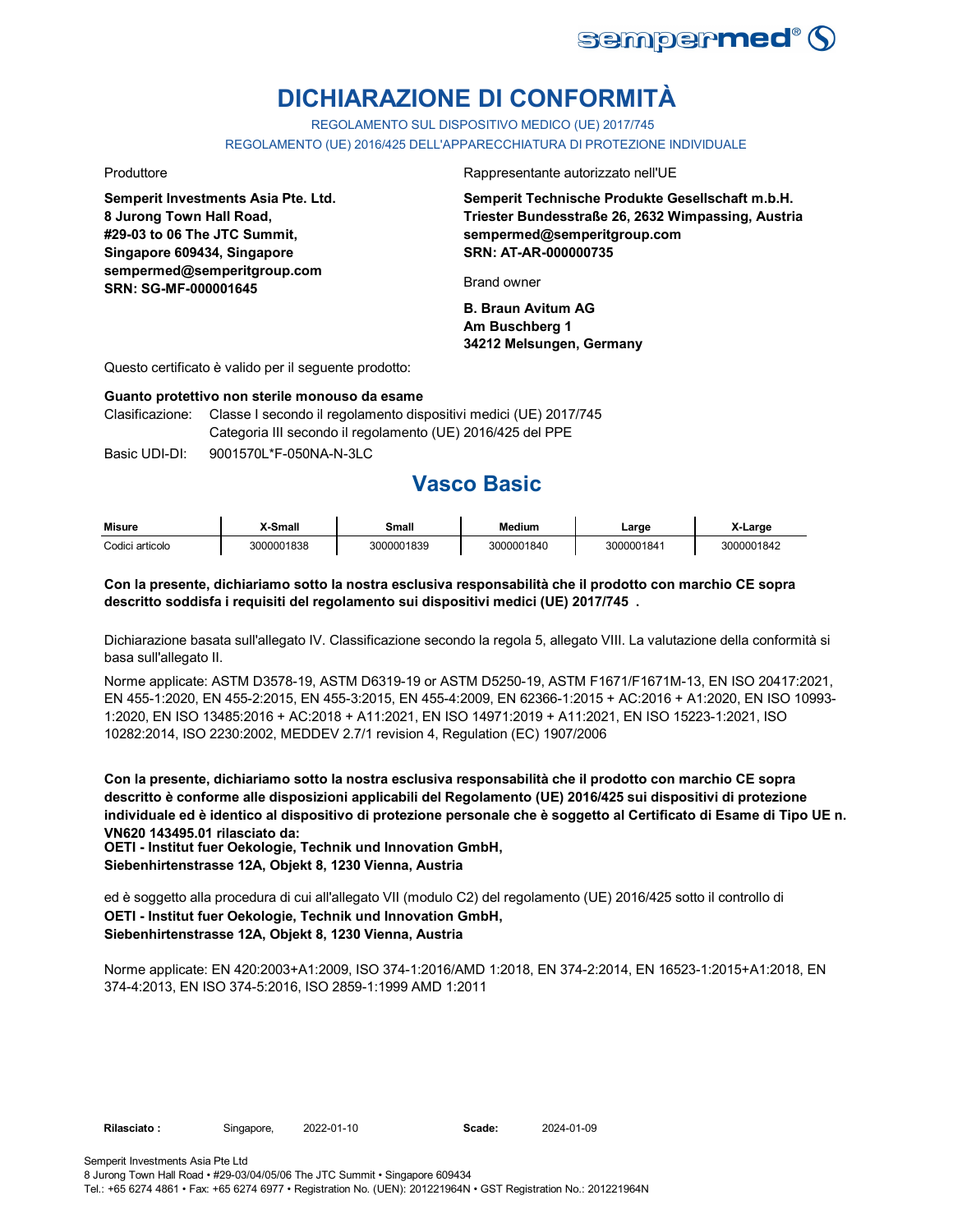

# **CONFORMITEITSVERKLARING**

VERORDENING MEDISCHE PRODUCTEN (EU) 2017/745

VERORDENING (EU) 2016/425 BETREFFENDE PERSOONLIJKE BESCHERMENDE UITRUSTING

**Semperit Investments Asia Pte. Ltd. 8 Jurong Town Hall Road, #29-03 to 06 The JTC Summit, Singapore 609434, Singapore sempermed@semperitgroup.com SRN: SG-MF-000001645**

#### Fabrikant Gemachtigde EU

**Semperit Technische Produkte Gesellschaft m.b.H. Triester Bundesstraße 26, 2632 Wimpassing, Austria sempermed@semperitgroup.com SRN: AT-AR-000000735**

Brand owner

**B. Braun Avitum AG Am Buschberg 1 34212 Melsungen, Germany**

Dit certificaat is geldig voor de volgende producten:

#### **Niet-steriele onderzoeks- en beschermende handschoenen voor eenmalig gebruik**

Classificatie: Klasse I volgens Verordening (EU) 2017/745 betreffende medische hulpmiddelen Categorie III volgens PBM-verordening (EU) 2016/425

Basic UDI-DI: 9001570L\*F-050NA-N-3LC 9001570L\*F-050NA-N-3

## **Vasco Basic**

| <b>Maten</b>   | <b>X-Small</b> | Small      | Medium     | ∟arge      | X-Large    |
|----------------|----------------|------------|------------|------------|------------|
| Artikelnummers | 3000001838     | 3000001839 | 3000001840 | 3000001841 | 3000001842 |

### **Wij verklaren hierbij onder uitsluitende verantwoordelijkheid, dat de CE-gemarkeerde producten voldoen aan de vereisten van de Verordening Medische Hulpmiddelen (EU) 2017/745.**

Verklaring op basis van bijlage IV. Classificatie volgens regel 5, bijlage VIII. De conformiteitsbeoordeling is gebaseerd op bijlage II.

Toegepaste normen: ASTM D3578-19, ASTM D6319-19 or ASTM D5250-19, ASTM F1671/F1671M-13, EN ISO 20417:2021, EN 455-1:2020, EN 455-2:2015, EN 455-3:2015, EN 455-4:2009, EN 62366-1:2015 + AC:2016 + A1:2020, EN ISO 10993-1:2020, EN ISO 13485:2016 + AC:2018 + A11:2021, EN ISO 14971:2019 + A11:2021, EN ISO 15223- 1:2021, ISO 10282:2014, ISO 2230:2002, MEDDEV 2.7/1 revision 4, Regulation (EC) 1907/2006

**Hierbij verklaren wij onder uitsluitende verantwoordelijkheid, dat de bovengenoemde CE-gemarkeerde producten voldoen aan de relevante bepalingen van de Verordening (EU) 2016/425 over persoonlijke beschermingsmiddelen en het onderworpen zijn aan het certificaat van EU-typeonderzoek nr.VN620 143495.01 uitgegeven door:**

**OETI - Institut fuer Oekologie, Technik und Innovation GmbH, Siebenhirtenstrasse 12A, Objekt 8, 1230 Vienna, Austria**

De producten vallen onder de procedures van bijlage VII (module C2) van de verordening onder toezicht van **OETI - Institut fuer Oekologie, Technik und Innovation GmbH, Siebenhirtenstrasse 12A, Objekt 8, 1230 Vienna, Austria**

Toegepaste normen: EN 420:2003+A1:2009, ISO 374-1:2016/AMD 1:2018, EN 374-2:2014, EN 16523-1:2015+A1:2018, EN 374-4:2013, EN ISO 374-5:2016, ISO 2859-1:1999 AMD 1:2011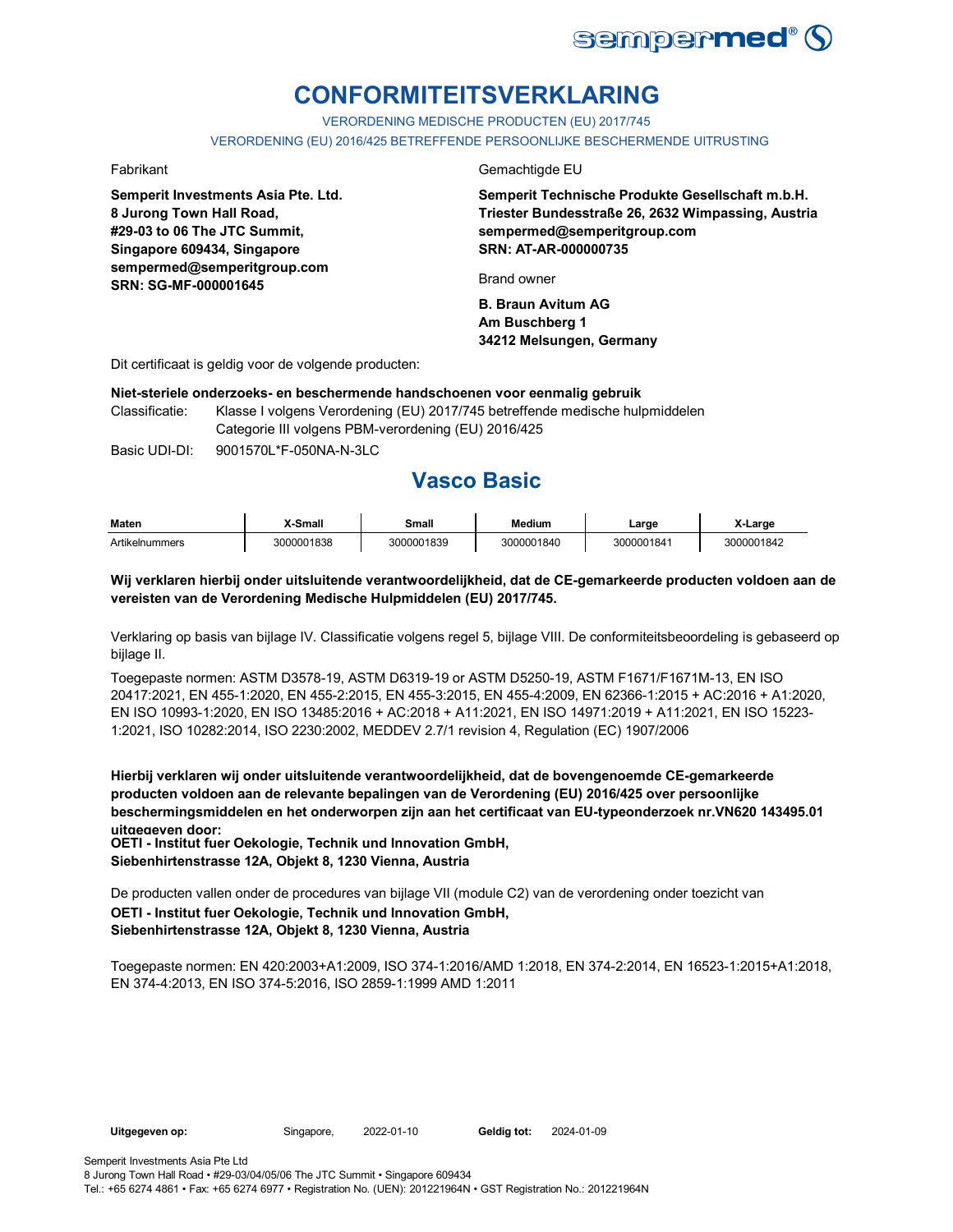

# **DECLARACIÓN DE CONFORMIDAD**

REGLAMENTO (UE) 2017/745 DE PRODUCTOS MEDICINALES REGLAMENTO (UE) 2016/425 PARA EQUIPAMIENTOS PERSONALES

### Fabricante Representante de la UE

**Semperit Investments Asia Pte. Ltd. 8 Jurong Town Hall Road, #29-03 to 06 The JTC Summit, Singapore 609434, Singapore sempermed@semperitgroup.com SRN: SG-MF-000001645**

**Semperit Technische Produkte Gesellschaft m.b.H. Triester Bundesstraße 26, 2632 Wimpassing, Austria sempermed@semperitgroup.com SRN: AT-AR-000000735**

Brand owner

**B. Braun Avitum AG Am Buschberg 1 34212 Melsungen, Germany**

El presente certificado es válido para los siguientes productos:

#### **Guante de exploración y protección no estéril para un solo uso**

Clasificación: Clase I según el Reglamento de Productos Medicinales (EU) 2017/745 Categoría III según el Reglamento EPI (UE) 2016/425

Basic UDI-DI: 9001570L\*F-050NA-N-3LC

## **Vasco Basic**

| Tamaños            | X-Small    | Small      | Medium     | Large      | X-Large    |
|--------------------|------------|------------|------------|------------|------------|
| Número de artículo | 3000001838 | 3000001839 | 3000001840 | 3000001841 | 3000001842 |

### **Por la presente confirmamos bajo nuestra exclusiva responsabilidad que los productos con marcado CE cumplen con los requisitos del Reglamento (UE) 2017/745 sobre productos sanitarios.**

Declaración basada en el anexo IV. Clasificación según la norma 5 del anexo VIII. La evaluación de la conformidad se basa en el anexo II.

Normas aplicadas: ASTM D3578-19, ASTM D6319-19 or ASTM D5250-19, ASTM F1671/F1671M-13, EN ISO 20417:2021, EN 455-1:2020, EN 455-2:2015, EN 455-3:2015, EN 455-4:2009, EN 62366-1:2015 + AC:2016 + A1:2020, EN ISO 10993- 1:2020, EN ISO 13485:2016 + AC:2018 + A11:2021, EN ISO 14971:2019 + A11:2021, EN ISO 15223-1:2021, ISO 10282:2014, ISO 2230:2002, MEDDEV 2.7/1 revision 4, Regulation (EC) 1907/2006

**Por la presente confirmamos, bajo nuestra exclusiva responsabilidad, que los productos arriba mencionados con la marca CE cumplen con las disposiciones pertinentes del Reglamento (UE) 2016/425 para equipos de protección personal y están sujetos al Certificado de examen de tipo nº. VN620 143495.01 expedido por:**

**OETI - Institut fuer Oekologie, Technik und Innovation GmbH,** 

**Siebenhirtenstrasse 12A, Objekt 8, 1230 Vienna, Austria**

Los productos están sujetos a los procedimientos establecidos en el anexo VII (módulo C2) del Reglamento bajo la supervisión de

**OETI - Institut fuer Oekologie, Technik und Innovation GmbH, Siebenhirtenstrasse 12A, Objekt 8, 1230 Vienna, Austria**

Normas aplicadas: EN 420:2003+A1:2009, ISO 374-1:2016/AMD 1:2018, EN 374-2:2014, EN 16523-1:2015+A1:2018, EN 374-4:2013, EN ISO 374-5:2016, ISO 2859-1:1999 AMD 1:2011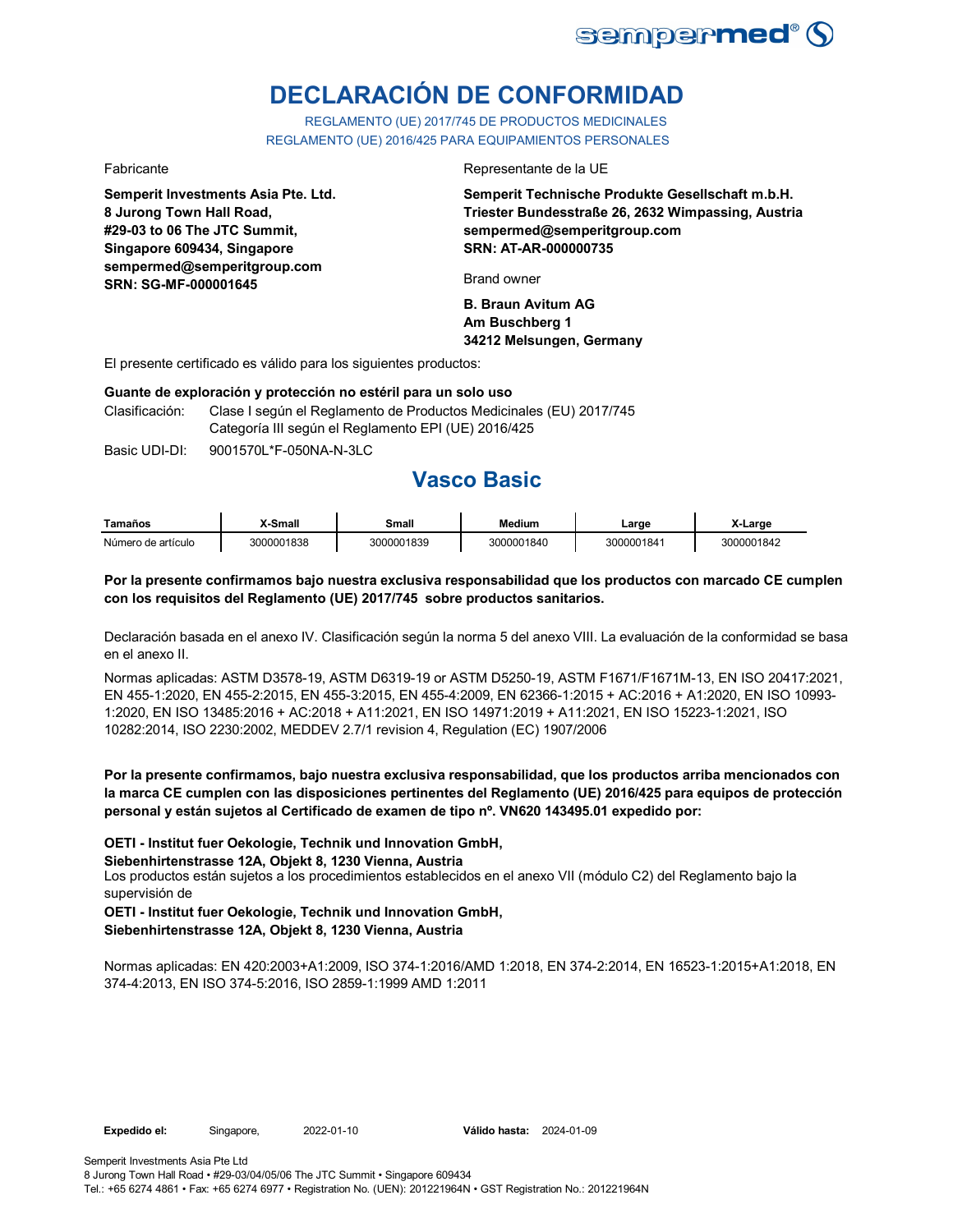

# **DECLARAÇÃO DE CONFORMIDADE**

REGULAMENTO (UE) 2017/745 SOBRE DISPOSITIVOS MÉDICOS REGULAMENTO (UE) 2016/425 SOBRE EQUIPAMENTO DE PROTEÇÃO INDIVIDUAL

**Semperit Investments Asia Pte. Ltd. 8 Jurong Town Hall Road, #29-03 to 06 The JTC Summit, Singapore 609434, Singapore sempermed@semperitgroup.com SRN: SG-MF-000001645**

#### Fabricante Representante da UE

**Semperit Technische Produkte Gesellschaft m.b.H. Triester Bundesstraße 26, 2632 Wimpassing, Austria sempermed@semperitgroup.com SRN: AT-AR-000000735**

Brand owner

**B. Braun Avitum AG Am Buschberg 1 34212 Melsungen, Germany**

Este certificado é válido para os seguintes produtos:

#### **Luva de exame e de proteção não estéril para uso único**

Classificação: Classe I de acordo com o regulamento de Dispositivos Médicos (UE) 2017/745 Categoria III de acordo com o regulamento EPI (UE) 2016/425

Basic UDI-DI: 9001570L\*F-050NA-N-3LC 9001570L\*F-050NA-N-3L

## **Vasco Basic**

| Tamanhos          | X-Small    | Small      | <b>Medium</b> | ∟arge      | X-Large    |
|-------------------|------------|------------|---------------|------------|------------|
| Números de artigo | 3000001838 | 3000001839 | 3000001840    | 3000001841 | 3000001842 |

### **Declaramos desta forma, sob a nossa exclusiva responsabilidade, que os produtos com a marca CE estão em conformidade com os requisitos da Regulamento de Dispositivos Médicos (UE) 2017/745 .**

Declaração baseada no Anexo IV. Classificação de acordo com a regra 5, Anexo VIII. Avaliação da conformidade com base no Anexo II.

Normas aplicadas: ASTM D3578-19, ASTM D6319-19 or ASTM D5250-19, ASTM F1671/F1671M-13, EN ISO 20417:2021, EN 455-1:2020, EN 455-2:2015, EN 455-3:2015, EN 455-4:2009, EN 62366-1:2015 + AC:2016 + A1:2020, EN ISO 10993- 1:2020, EN ISO 13485:2016 + AC:2018 + A11:2021, EN ISO 14971:2019 + A11:2021, EN ISO 15223-1:2021, ISO 10282:2014, ISO 2230:2002, MEDDEV 2.7/1 revision 4, Regulation (EC) 1907/2006

**Declaramos desta forma, sob a nossa exclusiva responsabilidade, que os produtos com a marca CE acima mencionados estão em conformidade com as disposições relevantes do regulamento (UE) 2016/425 para Equipamentos de Proteção Individual e são objeto do certificado de exame de tipo da UE n.º VN620 143495.01 emitido por:**

**OETI - Institut fuer Oekologie, Technik und Innovation GmbH, Siebenhirtenstrasse 12A, Objekt 8, 1230 Vienna, Austria**

Os produtos são objeto dos procedimentos previstos no anexo VII (módulo C2) do regulamento, sob a supervisão de **OETI - Institut fuer Oekologie, Technik und Innovation GmbH, Siebenhirtenstrasse 12A, Objekt 8, 1230 Vienna, Austria**

Normas aplicadas: EN 420:2003+A1:2009, ISO 374-1:2016/AMD 1:2018, EN 374-2:2014, EN 16523-1:2015+A1:2018, EN 374-4:2013, EN ISO 374-5:2016, ISO 2859-1:1999 AMD 1:2011

Válido até: 2024-01-09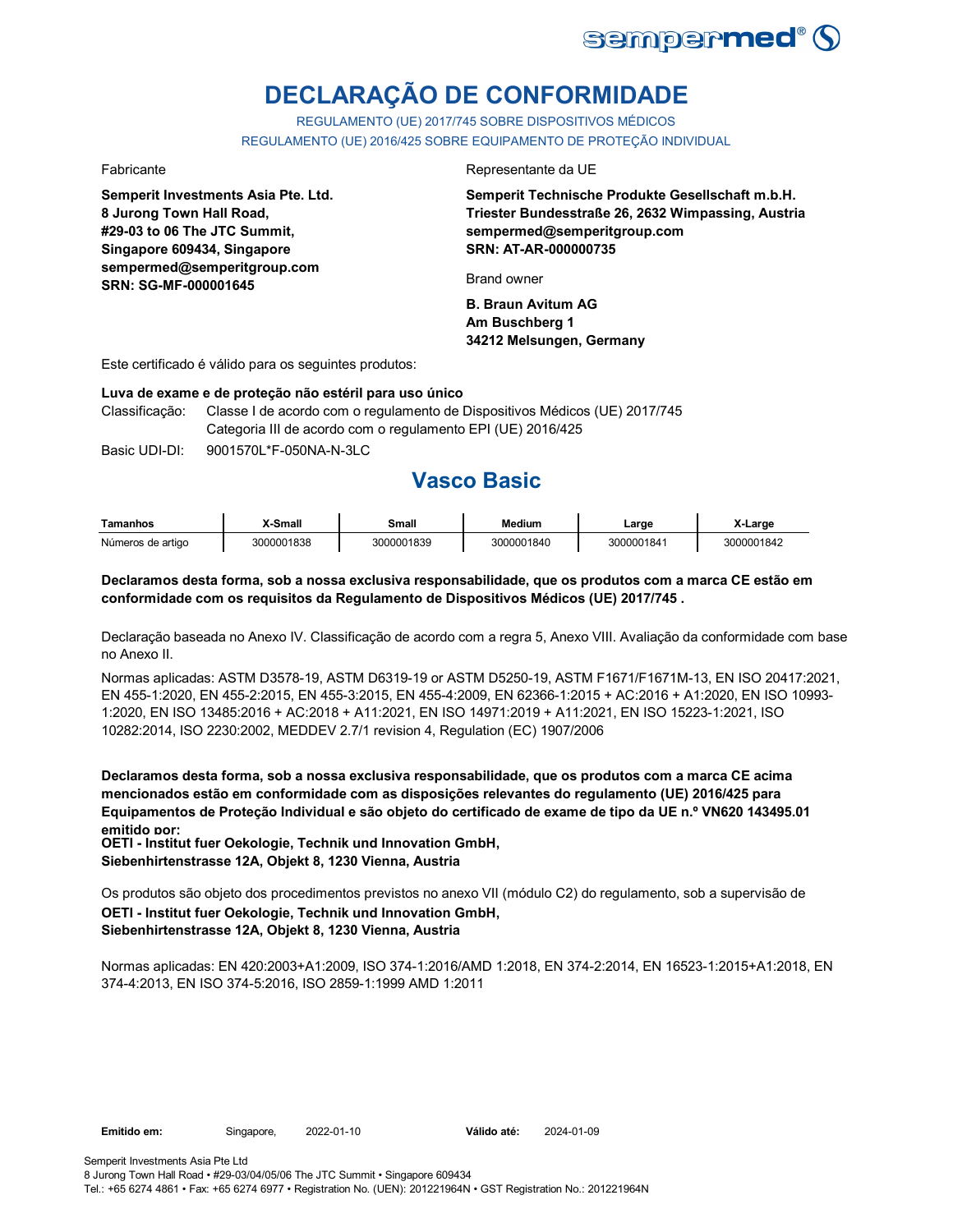

# **DEKLARATON OM ÖVERENSSTÄMMELSE**

FÖRORDNING (EU) 2017/745 MEDICINTEKNISKA PRODUKTER FÖRORDNING (EU) 2016/425 FÖR PERSONLIG SKYDDSUTRUSTNING

**Semperit Investments Asia Pte. Ltd. 8 Jurong Town Hall Road, #29-03 to 06 The JTC Summit, Singapore 609434, Singapore sempermed@semperitgroup.com SRN: SG-MF-000001645**

Tillverkare Behörig representant hos EU

**Semperit Technische Produkte Gesellschaft m.b.H. Triester Bundesstraße 26, 2632 Wimpassing, Austria sempermed@semperitgroup.com SRN: AT-AR-000000735**

Brand owner

**B. Braun Avitum AG Am Buschberg 1 34212 Melsungen, Germany**

Detta certifikat gäller följande produkt:

#### **Icke-steril inspektions- och skyddshandske för engångsanvändning**

Basic UDI-DI: 9001570L\*F-050NA-N-3LC 9001570L\*F-050NA-N-3L Klassificering: Klass I enligt EU-förordning för medicintek-niska produkter (MD) (EU) 2017/745 Kategori III enligt EU-förordning för personlig skyddsutrustning (PPE) 2016/425

**Vasco Basic**

| <b>Storlekar</b> | X-Small    | Small      | <b>Medium</b> | ∟arge      | X-Large    |
|------------------|------------|------------|---------------|------------|------------|
| Artikelkoder     | 3000001838 | 3000001839 | 3000001840    | 3000001841 | 3000001842 |

### **Vi förklarar härmed under eget exklusivt ansvar att ovan beskrivna, CE-markerade produkt stämmer överens med erforderliga i förordning för medicinska produkter (EU) 2017/745.**

Förklaring på grundval av bilaga IV. Klassificering enligt regel 5, bilaga VIII. Bedömningen av överensstämmelse grundar sig på bilaga II.

Tillämpade standarder: ASTM D3578-19, ASTM D6319-19 or ASTM D5250-19, ASTM F1671/F1671M-13, EN ISO 20417:2021, EN 455-1:2020, EN 455-2:2015, EN 455-3:2015, EN 455-4:2009, EN 62366-1:2015 + AC:2016 + A1:2020, EN ISO 10993-1:2020, EN ISO 13485:2016 + AC:2018 + A11:2021, EN ISO 14971:2019 + A11:2021, EN ISO 15223- 1:2021, ISO 10282:2014, ISO 2230:2002, MEDDEV 2.7/1 revision 4, Regulation (EC) 1907/2006

**Vi förklarar härmed under eget exklusivt ansvar att ovan beskrivna, CE-markerade produkt stämmer överens med tillämpliga bestämmelser i EU-förordningen 2016/425 för personlig skyddsutrustning och är identisk med den personliga skyddsutrustning som anges i EU-certifikat för typgranskning nummerVN620 143495.01 daterad av:**

#### **OETI - Institut fuer Oekologie, Technik und Innovation GmbH,**

#### **Siebenhirtenstrasse 12A, Objekt 8, 1230 Vienna, Austria**

och är föremål för den procedur som beskrivs i Bilaga VII (Modul C2) till EU-förordningen 2016/425 under the supervision of under uppsikt av

#### **OETI - Institut fuer Oekologie, Technik und Innovation GmbH, Siebenhirtenstrasse 12A, Objekt 8, 1230 Vienna, Austria**

Tillämpade standarder: EN 420:2003+A1:2009, ISO 374-1:2016/AMD 1:2018, EN 374-2:2014, EN 16523- 1:2015+A1:2018, EN 374-4:2013, EN ISO 374-5:2016, ISO 2859-1:1999 AMD 1:2011

Daterad : Singapore, 2022-01-10

Giltig till: 2024-01-09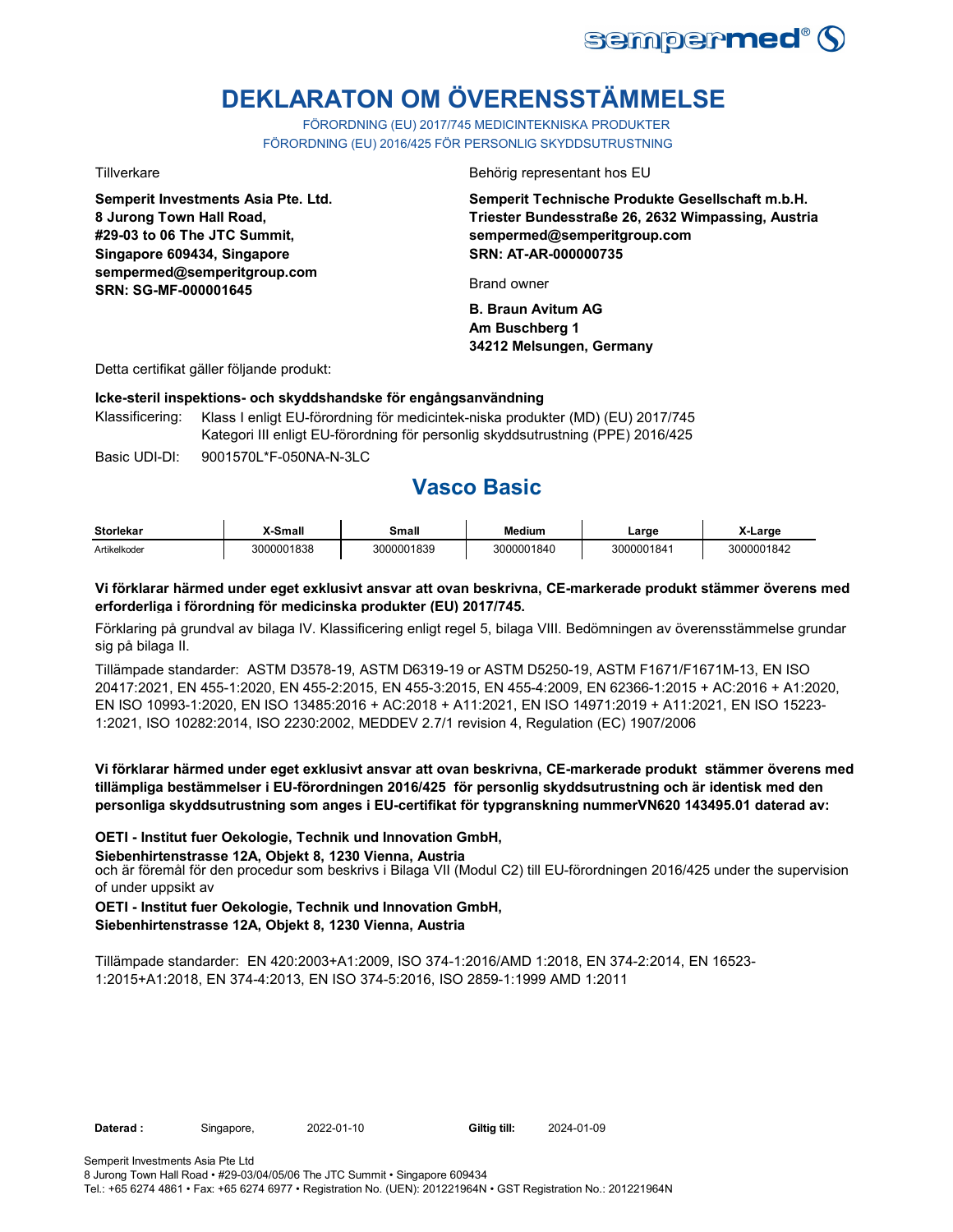

# **KONFORMITETSERKLÆRING**

FORORDNING (EU) 2017/745 OM MEDICINSK UDSTYR FORORDNING (EU) 2016/425 FOR PERSONLIGE VÆRNEMIDLER

**Semperit Investments Asia Pte. Ltd. 8 Jurong Town Hall Road, #29-03 to 06 The JTC Summit, Singapore 609434, Singapore sempermed@semperitgroup.com SRN: SG-MF-000001645**

Producent EU-befuldmægtigede

**Semperit Technische Produkte Gesellschaft m.b.H. Triester Bundesstraße 26, 2632 Wimpassing, Austria sempermed@semperitgroup.com SRN: AT-AR-000000735**

Brand owner

**B. Braun Avitum AG Am Buschberg 1 34212 Melsungen, Germany**

Dette certifikat er gyldigt for følgende produkter:

#### **Ikke-steril undersøgelses- og beskyttelseshandske til engangsbrug**

Klassificering: Klasse I jævnfør (EU) 2017/745 -forordningen for medicinsk udstyr Kategori III jævnfør PVM-forordningen (EU) 2016/425

Basic UDI-DI: 9001570L\*F-050NA-N-3LC 9001570L\*F-050NA-N-3L

## **Vasco Basic**

| <b>Størrelser</b> | X-Small    | Small      | <b>Medium</b> | _arɑe      | X-Large    |
|-------------------|------------|------------|---------------|------------|------------|
| Artikelnumre      | 3000001838 | 3000001839 | 3000001840    | 3000001841 | 3000001842 |

#### **Vi bekræfter hermed under fuldt ansvar, at de ovenfor nævnte CE-mærkede produkter stemmer overens med de krav i forordningen for medicinsk udstyr (EU) 2017/745.**

Erklæring på grundlag af bilag IV. Klassificering i henhold til regel 5, bilag VIII. Overensstemmelsesvurderingen er baseret på bilag II.

Anvendte standarder: ASTM D3578-19, ASTM D6319-19 or ASTM D5250-19, ASTM F1671/F1671M-13, EN ISO 20417:2021, EN 455-1:2020, EN 455-2:2015, EN 455-3:2015, EN 455-4:2009, EN 62366-1:2015 + AC:2016 + A1:2020, EN ISO 10993-1:2020, EN ISO 13485:2016 + AC:2018 + A11:2021, EN ISO 14971:2019 + A11:2021, EN ISO 15223- 1:2021, ISO 10282:2014, ISO 2230:2002, MEDDEV 2.7/1 revision 4, Regulation (EC) 1907/2006

**Vi bekræfter hermed under fuldt ansvar, at de ovenfor nævnte CE-mærkede produkter stemmer overens med med de afgørende bestemmelser i forordningen (EU) 2016/425 for personlige værnemidler, og er genstand for EUcertificering af typeafprøvning nr.VN620 143495.01 udstedt gennem:**

Produkterne er genstand for procedurer jævnfør VII (modul C2) i forordningen med opsyn af **OETI - Institut fuer Oekologie, Technik und Innovation GmbH, Siebenhirtenstrasse 12A, Objekt 8, 1230 Vienna, Austria OETI - Institut fuer Oekologie, Technik und Innovation GmbH, Siebenhirtenstrasse 12A, Objekt 8, 1230 Vienna, Austria**

Anvendte standarder: EN 420:2003+A1:2009, ISO 374-1:2016/AMD 1:2018, EN 374-2:2014, EN 16523-1:2015+A1:2018, EN 374-4:2013, EN ISO 374-5:2016, ISO 2859-1:1999 AMD 1:2011

Udstedt den: Singapore, 2022-01-10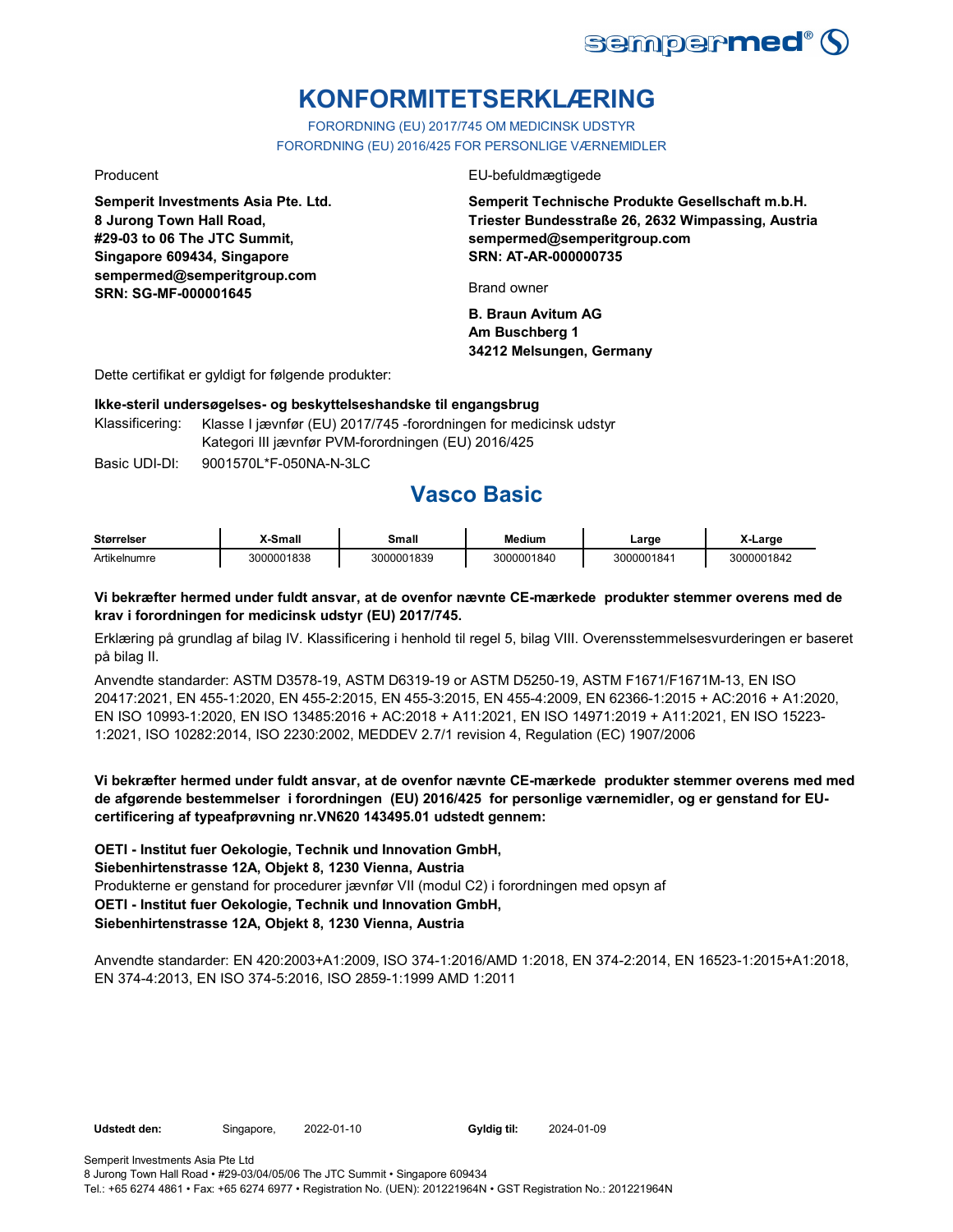

# **KONFORMITETSERKLÆRING**

FORORDNING FOR MEDISINSK UTSTYR (EU) 2017/745 FORORDNING (EU) 2016/425 OM PERSONLIG VERNEUTSTYR

**Semperit Investments Asia Pte. Ltd. 8 Jurong Town Hall Road, #29-03 to 06 The JTC Summit, Singapore 609434, Singapore sempermed@semperitgroup.com SRN: SG-MF-000001645**

Produsent **Autorisert representant i EU** 

**Semperit Technische Produkte Gesellschaft m.b.H. Triester Bundesstraße 26, 2632 Wimpassing, Austria sempermed@semperitgroup.com SRN: AT-AR-000000735**

Brand owner

**B. Braun Avitum AG Am Buschberg 1 34212 Melsungen, Germany**

Dette sertifikatet er gyldig for følgende produkter:

**Ikke-steril undersøkelses- og beskyttelseshanske for engangsbruk**

Klassifisering: Klasse I i henhold til forordning for medisinsk utstyr (EU) 2017/745 Kategori III i henhold til PVU-forordningen (EU) nr. 2016/425

Basic UDI-DI: 9001570L\*F-050NA-N-3LC 9001570L\*F-050NA-N-3L

# **Vasco Basic**

| <b>Størrelser</b> | X-Small    | Small      | Medium     | ∟arge      | X-Large    |
|-------------------|------------|------------|------------|------------|------------|
| Artikkelnumre     | 3000001838 | 3000001839 | 3000001840 | 3000001841 | 3000001842 |

#### **Vi erklærer herved under eneansvar at det CE-merkede produktet oppfyller de kravene i Uredbet for medisinsk utstyr (EU) 2017/745.**

Erklæring basert på vedlegg IV. Klassifisering i henhold til regel nr. 5, vedlegg VIII. Samsvarsvurderingen er basert på vedlegg II.

Relevante standarder: ASTM D3578-19, ASTM D6319-19 or ASTM D5250-19, ASTM F1671/F1671M-13, EN ISO 20417:2021, EN 455-1:2020, EN 455-2:2015, EN 455-3:2015, EN 455-4:2009, EN 62366-1:2015 + AC:2016 + A1:2020, EN ISO 10993-1:2020, EN ISO 13485:2016 + AC:2018 + A11:2021, EN ISO 14971:2019 + A11:2021, EN ISO 15223- 1:2021, ISO 10282:2014, ISO 2230:2002, MEDDEV 2.7/1 revision 4, Regulation (EC) 1907/2006

**Vi erklærer herved under eneansvar at det CE-merkede produktet som er nevnt ovenfor oppfyller de relevante bestemmelsene i Forordning (EU) nr. 2016/425 om personlig verneutstyr og er gjenstand for EUtypeprøvesertifikat nr. VN620 143495.01 utstedt av: OETI - Institut fuer Oekologie, Technik und Innovation GmbH, Siebenhirtenstrasse 12A, Objekt 8, 1230 Vienna, Austria**

Produktet er gjenstand for prosedyren som er beskrevet i Vedlegg VII (Modul C2) i Forordning nr. 2016/425 under tilsyn av **OETI - Institut fuer Oekologie, Technik und Innovation GmbH, Siebenhirtenstrasse 12A, Objekt 8, 1230 Vienna, Austria**

Relevante standarder: EN 420:2003+A1:2009, ISO 374-1:2016/AMD 1:2018, EN 374-2:2014, EN 16523-1:2015+A1:2018, EN 374-4:2013, EN ISO 374-5:2016, ISO 2859-1:1999 AMD 1:2011

Semperit Investments Asia Pte Ltd

8 Jurong Town Hall Road • #29-03/04/05/06 The JTC Summit • Singapore 609434 Tel.: +65 6274 4861 • Fax: +65 6274 6977 • Registration No. (UEN): 201221964N • GST Registration No.: 201221964N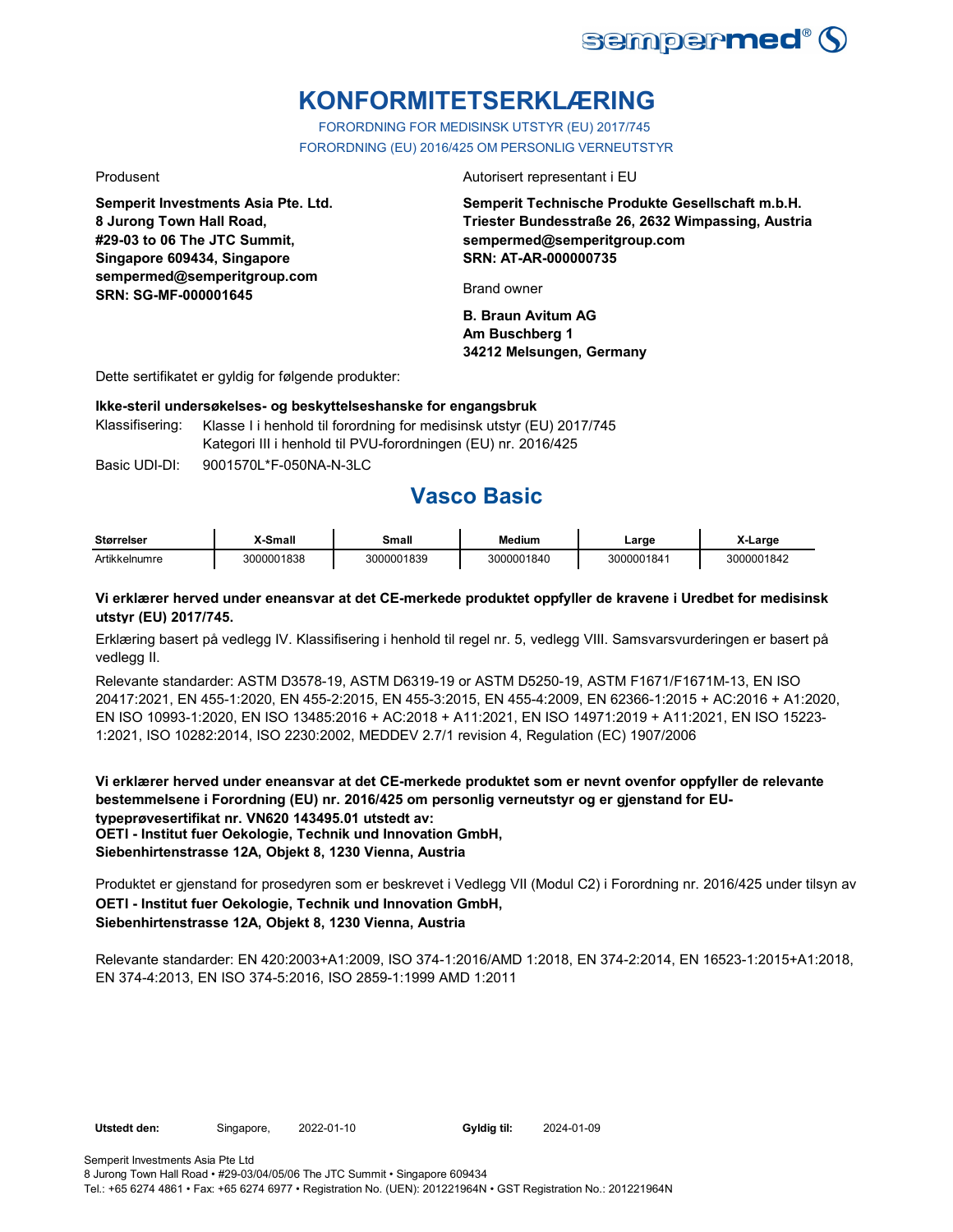

# **VAATIMUSTENMUKAISUUSVAKUUTUS**

LÄÄKINNÄLLISIÄ LAITTEITA KOSKEVA ASETUS (EU) 2017/745 HENKILÖNSUOJAIMISTA ANNETTU ASETUS (EU) 2016/425

**Semperit Investments Asia Pte. Ltd. 8 Jurong Town Hall Road, #29-03 to 06 The JTC Summit, Singapore 609434, Singapore sempermed@semperitgroup.com SRN: SG-MF-000001645**

Valmistaja EU:n valtuutettu edustaja

**Semperit Technische Produkte Gesellschaft m.b.H. Triester Bundesstraße 26, 2632 Wimpassing, Austria sempermed@semperitgroup.com SRN: AT-AR-000000735**

Brand owner

**B. Braun Avitum AG Am Buschberg 1 34212 Melsungen, Germany**

Tämä sertifikaatti koskee seuraavia tuotteita:

#### **Kertakäyttöinen ei-steriili tutkimus- ja suojakäsine**

Luokitus: Luokka I lääkinnällisiä laitteita koskevan asetuksen (EU) 2017/745 mukaisesti Luokka III henkilönsuojaimista annetun asetuksen (EU) 2016/425 mukaisesti

Basic UDI-DI: 9001570L\*F-050NA-N-3LC 9001570L\*F-050NA-N-3L

## **Vasco Basic**

| Koot          | X-Small    | Small      | <b>Medium</b> | Large      | X-Large    |
|---------------|------------|------------|---------------|------------|------------|
| ! uotenumerot | 3000001838 | 3000001839 | 3000001840    | 3000001841 | 3000001842 |

#### **Täten vahvistamme yksinomaisella vastuullamme, että CE-merkityt tuotteet vastaavat lääkinnällisiä laitteita koskevan asetuksen (EU) 2017/745 mukaisia vaatimuksia.**

Liitteeseen IV perustuva julistus. Luokitus liitteen VIII 5 säännön mukaisesti. Vaatimustenmukaisuuden arviointi perustuu liitteeseen II.

Sovelletut standardit: ASTM D3578-19, ASTM D6319-19 or ASTM D5250-19, ASTM F1671/F1671M-13, EN ISO 20417:2021, EN 455-1:2020, EN 455-2:2015, EN 455-3:2015, EN 455-4:2009, EN 62366-1:2015 + AC:2016 + A1:2020, EN ISO 10993-1:2020, EN ISO 13485:2016 + AC:2018 + A11:2021, EN ISO 14971:2019 + A11:2021, EN ISO 15223- 1:2021, ISO 10282:2014, ISO 2230:2002, MEDDEV 2.7/1 revision 4, Regulation (EC) 1907/2006

**Täten vahvistamme yksinomaisella vastuullamme, että yllä mainitut CE-merkityt tuotteet vastaavat henkilönsuojaimista annetun asetuksen (EU) 2016/425 mukaisia perustavanlaatuisia vaatimuksia ja niihin sovelletaan EU:n tyyppitarkastustodistusta nro VN620 143495.01 laadittu :**

**OETI - Institut fuer Oekologie, Technik und Innovation GmbH,** 

**Siebenhirtenstrasse 12A, Objekt 8, 1230 Vienna, Austria**

Tuotteet ovat asetuksen liitteen VII (moduuli C2) mukaisen menettelyn kohteena, valvonnan suorittaa **OETI - Institut fuer Oekologie, Technik und Innovation GmbH,** 

### **Siebenhirtenstrasse 12A, Objekt 8, 1230 Vienna, Austria**

Sovelletut standardit: EN 420:2003+A1:2009, ISO 374-1:2016/AMD 1:2018, EN 374-2:2014, EN 16523-1:2015+A1:2018, EN 374-4:2013, EN ISO 374-5:2016, ISO 2859-1:1999 AMD 1:2011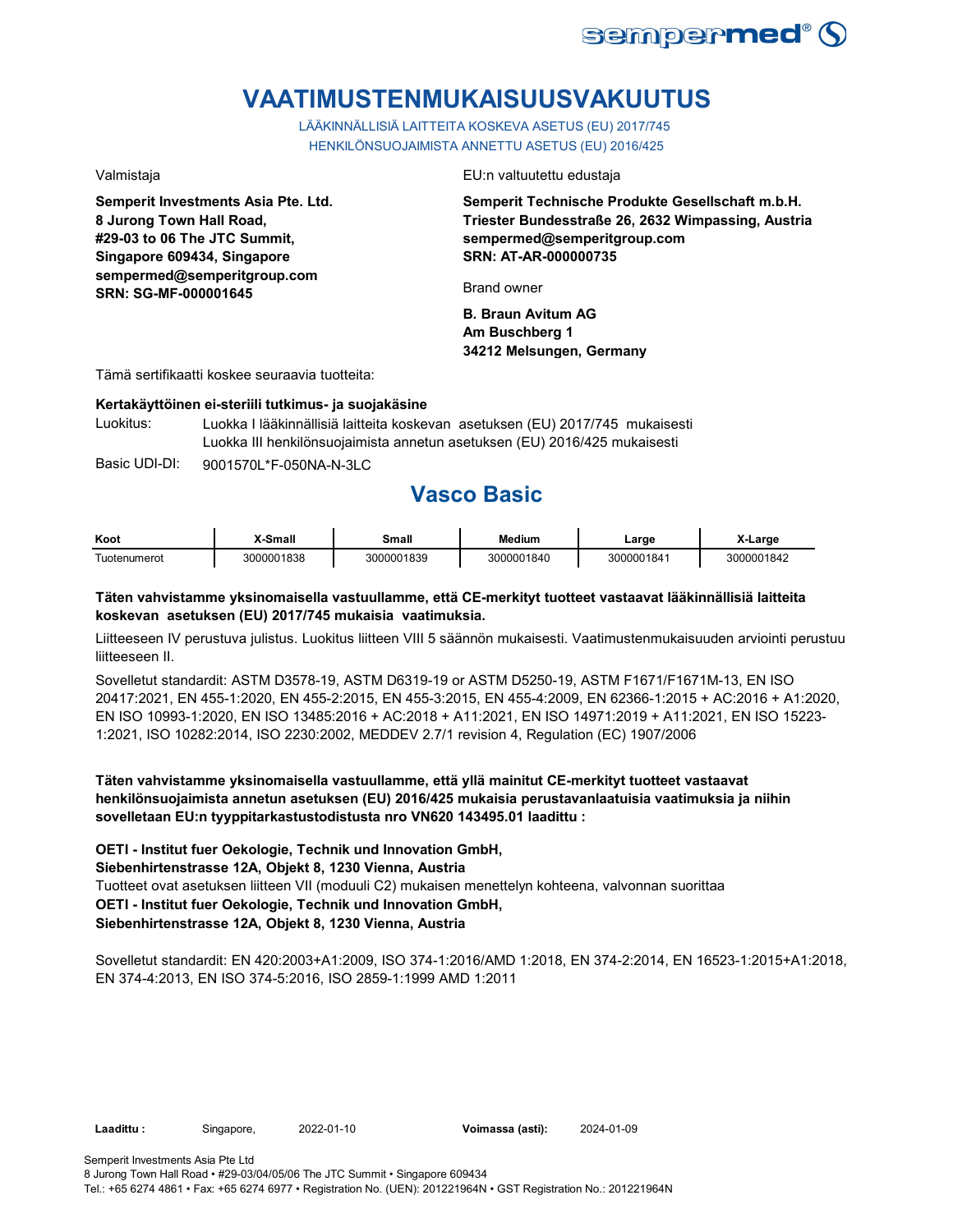

# **ATITIKTIES DEKLARACIJA**

REGLAMENTAS DĖL MEDICINOS PRIETAISŲ (ES) 2017/745 REGLAMENTAS (ES) 2016/425 DĖL ASMENINIŲ APSAUGOS PRIEMONIŲ

**Semperit Investments Asia Pte. Ltd. 8 Jurong Town Hall Road, #29-03 to 06 The JTC Summit, Singapore 609434, Singapore sempermed@semperitgroup.com SRN: SG-MF-000001645**

Gamintojas ES įgaliotas asmuo

**Semperit Technische Produkte Gesellschaft m.b.H. Triester Bundesstraße 26, 2632 Wimpassing, Austria sempermed@semperitgroup.com SRN: AT-AR-000000735**

Brand owner

**B. Braun Avitum AG Am Buschberg 1 34212 Melsungen, Germany**

Šis sertifikatas galioja toliau nurodytiems produktams:

#### **Nesterilios vienkartinio naudojimo apžiūros ir apsauginės pirštinės**

Basic UDI-DI: 9001570L\*F-050NA-N-3LC 9001570L\*F-050NA-N-3L Klasifikacija: I klasė pagal reglamentą dėl medicinos prietaisų (ES) 2017/745 III kategorija pagal reglamentą (ES) 2016/425 dėl asmeninių apsaugos priemonių

## **Vasco Basic**

| Dvdžiai             | Small      | Small      | Medium     | Large      | <b>∟arge</b> |
|---------------------|------------|------------|------------|------------|--------------|
| Prekiu.<br>าumeriai | 3000001838 | 3000001839 | 3000001840 | 3000001841 | 10001842     |

### **Prisiimdami visą atsakomybę šiuo dokumentu patvirtiname, kad CE paženklinti produktai atitinka reglamentą dėl medicinos prietaisų (ES) 2017/745 reikalavimus.**

Deklaracija, pagrįsta IV priedu. Klasifikavimas pagal VIII priedo 5 taisyklę. Atitikties įvertinimas pagal II priedą.

Taikomi standartai: ASTM D3578-19, ASTM D6319-19 or ASTM D5250-19, ASTM F1671/F1671M-13, EN ISO 20417:2021, EN 455-1:2020, EN 455-2:2015, EN 455-3:2015, EN 455-4:2009, EN 62366-1:2015 + AC:2016 + A1:2020, EN ISO 10993- 1:2020, EN ISO 13485:2016 + AC:2018 + A11:2021, EN ISO 14971:2019 + A11:2021, EN ISO 15223-1:2021, ISO 10282:2014, ISO 2230:2002, MEDDEV 2.7/1 revision 4, Regulation (EC) 1907/2006

**Prisiimdami visą atsakomybę, šiuo dokumentu patvirtiname, kad anksčiau paminėti CE paženklinti produktai atitinka svarbiausius reglamentą dėl asmeninių apsaugos priemonių (ES) 2016/425 reikalavimus ir yra ES tipo tyrimo sertifikato Nr. objektas. VN620 143495.01 išduota :**

Produktai yra metodo objektas pagal reglamentą VII priedą (modulis C2) prižiūrint **OETI - Institut fuer Oekologie, Technik und Innovation GmbH, Siebenhirtenstrasse 12A, Objekt 8, 1230 Vienna, Austria OETI - Institut fuer Oekologie, Technik und Innovation GmbH, Siebenhirtenstrasse 12A, Objekt 8, 1230 Vienna, Austria**

Taikomi standartai: EN 420:2003+A1:2009, ISO 374-1:2016/AMD 1:2018, EN 374-2:2014, EN 16523-1:2015+A1:2018, EN 374-4:2013, EN ISO 374-5:2016, ISO 2859-1:1999 AMD 1:2011

**Išduota :** Singapore, 2022-01-10

Galioja iki: 2024-01-09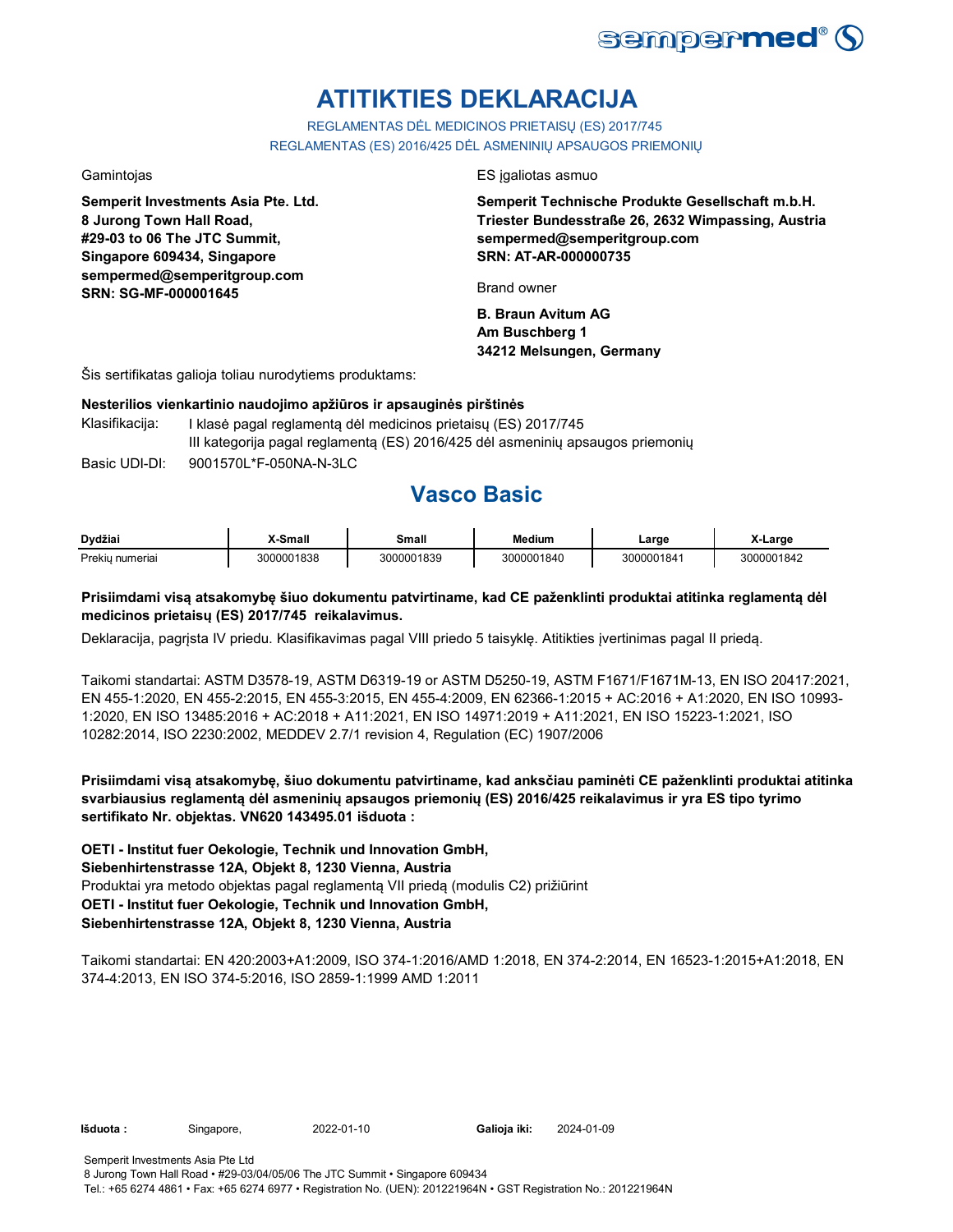

# **ATBILSTĪBAS DEKLARĀCIJA**

MEDICĪNAS IERĪČU REGULA (ES) 2017/745

REGULA (ES) 2016/425 PAR INDIVIDUĀLAJIEM AIZSARDZĪBAS LĪDZEKĻIEM

**Semperit Investments Asia Pte. Ltd. 8 Jurong Town Hall Road, #29-03 to 06 The JTC Summit, Singapore 609434, Singapore sempermed@semperitgroup.com SRN: SG-MF-000001645**

Likumīgais ražotājs Pilnvarotais pārstāvis ES

**Semperit Technische Produkte Gesellschaft m.b.H. Triester Bundesstraße 26, 2632 Wimpassing, Austria sempermed@semperitgroup.com SRN: AT-AR-000000735**

Brand owner

**B. Braun Avitum AG Am Buschberg 1 34212 Melsungen, Germany**

Šis sertifikāts ir derīgs šādam produktam:

#### **Nesterili izmeklēšanas aizsargcimdi vienreizējai lietošanai**

Klasifikācija: I klase saskaņā ar medicīnas ierīču Regulu (ES) 2017/745 III kategorija saskaņā ar IAL Regulu (ES) 2016/425

Basic UDI-DI: 9001570L\*F-050NA-N-3LC 9001570L\*F-050NA-N-3L

## **Vasco Basic**

| Izmēri          | X-Small    | Small      | <b>Medium</b> | Large      | X-Large    |
|-----------------|------------|------------|---------------|------------|------------|
| Artikula numurs | 3000001838 | 3000001839 | 3000001840    | 3000001841 | 3000001842 |

#### **Ar šo mēs apliecinām, ka iepriekš aprakstītais produkts ar CE marķējumu atbilst medicīnas ierīču (ES) 2017/745 regulas prasībām.**

Deklarācija, pamatojoties uz IV pielikumu. Klasifikācija saskaņā ar VIII pielikuma 5. noteikumu. Atbilstības novērtēšanas pamatā ir II pielikums.

Piemērotie standarti: ASTM D3578-19, ASTM D6319-19 or ASTM D5250-19, ASTM F1671/F1671M-13, EN ISO 20417:2021, EN 455-1:2020, EN 455-2:2015, EN 455-3:2015, EN 455-4:2009, EN 62366-1:2015 + AC:2016 + A1:2020, EN ISO 10993-1:2020, EN ISO 13485:2016 + AC:2018 + A11:2021, EN ISO 14971:2019 + A11:2021, EN ISO 15223- 1:2021, ISO 10282:2014, ISO 2230:2002, MEDDEV 2.7/1 revision 4, Regulation (EC) 1907/2006

**Ar šo mēs apliecinām, ka iepriekš aprakstītais produkts ar CE marķējumu atbilst Regulas (ES) 2016/425 par individuālajiem aizsardzības līdzekļiem piemērojamajiem noteikumiem un ir identisks individuālajiem aizsardzības līdzekļiem, uz kuriem attiecas ES tipa pārbaudes sertifikāts Nr. VN620 143495.01 izdots :**

un uz to attiecas Regulas (ES) 2016/425 VII pielikumā (C2 modulis) noteiktā procedūra **OETI - Institut fuer Oekologie, Technik und Innovation GmbH, Siebenhirtenstrasse 12A, Objekt 8, 1230 Vienna, Austria OETI - Institut fuer Oekologie, Technik und Innovation GmbH, Siebenhirtenstrasse 12A, Objekt 8, 1230 Vienna, Austria**

Piemērotie standarti: EN 420:2003+A1:2009, ISO 374-1:2016/AMD 1:2018, EN 374-2:2014, EN 16523-1:2015+A1:2018, EN 374-4:2013, EN ISO 374-5:2016, ISO 2859-1:1999 AMD 1:2011

**Izdots :** Singapore, 2022-01-10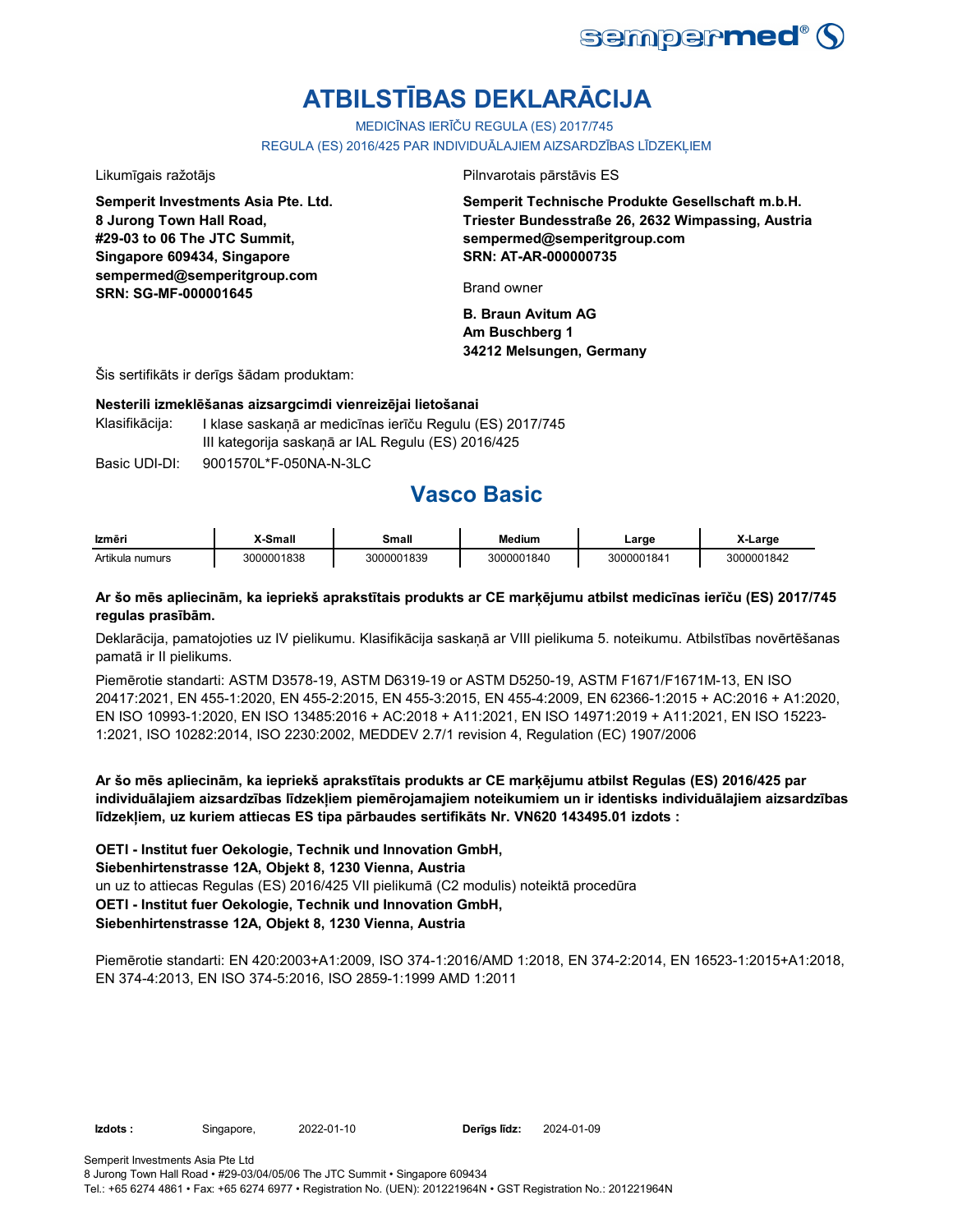

# **VASTAVUSDEKLARATSIOON**

MEDITSIINITOODETE MÄÄRUS (EL) 2017/745 ISIKUKAITSEVAHENDITE MÄÄRUS (EL) 2016/425

**Semperit Investments Asia Pte. Ltd. 8 Jurong Town Hall Road, #29-03 to 06 The JTC Summit, Singapore 609434, Singapore sempermed@semperitgroup.com SRN: SG-MF-000001645**

Tootja Volitatud esindaja EL-is

**Semperit Technische Produkte Gesellschaft m.b.H. Triester Bundesstraße 26, 2632 Wimpassing, Austria sempermed@semperitgroup.com SRN: AT-AR-000000735**

Brand owner

**B. Braun Avitum AG Am Buschberg 1 34212 Melsungen, Germany**

See sertifikaat kehtib järgmistele toodetele:

#### **Mittesteriilne läbivaatus- ja kaitsekinnas ühekordseks kasutuseks**

Klassifikatsioon: I klass kooskõlas meditsiinitoodete määrusega (EU) 2017/745 III kategooria kooskõlas isikukaitsevahendite määrusega (EL) 2016/425

Basic UDI-DI: 9001570L\*F-050NA-N-3LC 9001570L\*F-050NA-N-3L

## **Vasco Basic**

| <b>Suurused</b>             | $S_{\rm mod}$<br>нан | 3mall               | <b>Medium</b> | _arɑe          | .arge      |
|-----------------------------|----------------------|---------------------|---------------|----------------|------------|
| $\sim$<br>umbrid<br>' ooter | 0001838              | 01839<br>ეიიი<br>חה | 01840<br>ו∩פ  | 00001841<br>າດ | וחכ<br>84. |

#### **Kinnitame oma ainuvastutusel, et CE-märgisega tooted on kooskõlas meditsiinitoodete määruse (EU) 2017/745 nõuetega.**

Deklaratsioon põhineb IV lisal. Klassifikatsioon kooskõlas VIII lisa 5. reegliga. Vastavushindamine põhineb II lisal.

Kohaldatud normid: ASTM D3578-19, ASTM D6319-19 or ASTM D5250-19, ASTM F1671/F1671M-13, EN ISO 20417:2021, EN 455-1:2020, EN 455-2:2015, EN 455-3:2015, EN 455-4:2009, EN 62366-1:2015 + AC:2016 + A1:2020, EN ISO 10993- 1:2020, EN ISO 13485:2016 + AC:2018 + A11:2021, EN ISO 14971:2019 + A11:2021, EN ISO 15223-1:2021, ISO 10282:2014, ISO 2230:2002, MEDDEV 2.7/1 revision 4, Regulation (EC) 1907/2006

**Kinnitame oma ainuvastutusel, et eespool nimetatud CE-märgistusega tooted on kooskõlas isikukaitsevahendite määruse (EL) 2016/425 põhisätetega ning on identsed isikukaitsevahenditega, mille kohta on välja antud EÜ tüübihindamistõend nrVN620 143495.01 välja :**

**OETI - Institut fuer Oekologie, Technik und Innovation GmbH,** 

**Siebenhirtenstrasse 12A, Objekt 8, 1230 Vienna, Austria**

Toodetele kohaldub määruse VII lisa (moodul C2) menetlus, mille üle teostab järelevalvet

**OETI - Institut fuer Oekologie, Technik und Innovation GmbH,** 

### **Siebenhirtenstrasse 12A, Objekt 8, 1230 Vienna, Austria**

Kohaldatud normid: EN 420:2003+A1:2009, ISO 374-1:2016/AMD 1:2018, EN 374-2:2014, EN 16523-1:2015+A1:2018, EN 374-4:2013, EN ISO 374-5:2016, ISO 2859-1:1999 AMD 1:2011

Välja andmise aeg : Singapore, 2022-01-10 Kehtivusaeg: 2024-01-09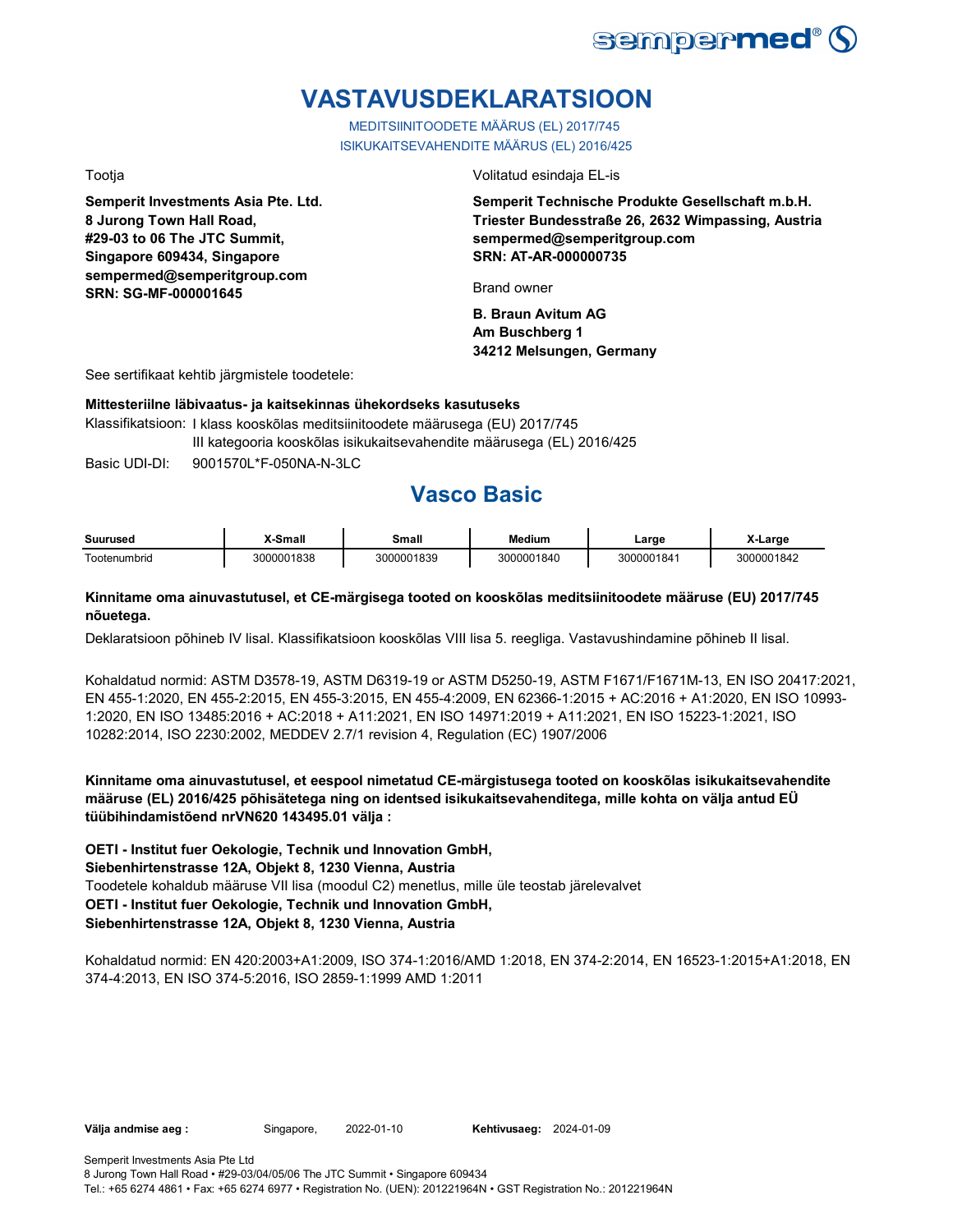

# **PROHLÁŠENÍ O SHODĚ**

NAŘÍZENÍ O ZDRAVOTNICKÝCH PROSTŘEDCÍCH (EU) 2017/745 NAŘÍZENÍ (EU) 2016/425 PRO OSOBNÍ OCHRANNÉ PROSTŘEDKY

**Semperit Investments Asia Pte. Ltd. 8 Jurong Town Hall Road, #29-03 to 06 The JTC Summit, Singapore 609434, Singapore sempermed@semperitgroup.com SRN: SG-MF-000001645**

#### Výrobce EU zplnomocněný zástupce

**Semperit Technische Produkte Gesellschaft m.b.H. Triester Bundesstraße 26, 2632 Wimpassing, Austria sempermed@semperitgroup.com SRN: AT-AR-000000735**

Brand owner

**B. Braun Avitum AG Am Buschberg 1 34212 Melsungen, Germany**

Tento certifikát je platný pro následující produkty:

#### **Nesterilní vyšetřovací a ochranné rukavice pro jednorázové použití**

Klasifikace Třída I podle nařízení o zdravotnických prostředcích (EU) 2017/745 Kategorie III podle nařízení o OOP (EU) 2016/425

Basic UDI-DI: 9001570L\*F-050NA-N-3LC 9001570L\*F-050NA-N-3L

## **Vasco Basic**

| Velikosti      | X-Small    | Small      | Medium     | _arge      | X-Larɑe    |
|----------------|------------|------------|------------|------------|------------|
| Číslo produktu | 3000001838 | 3000001839 | 3000001840 | 3000001841 | 3000001842 |

### **Tímto potvrzujeme s výlučnou odpovědností, že produkty označené CE souhlasí se požadavky nařízení o zdravotnických prostředcích (EU) 2017/745.**

Prohlášení na základě přílohy IV. Klasifikace podle pravidla 5 přílohy VIII. Posouzení shody je založeno na příloze II.

Použité normy: ASTM D3578-19, ASTM D6319-19 or ASTM D5250-19, ASTM F1671/F1671M-13, EN ISO 20417:2021, EN 455-1:2020, EN 455-2:2015, EN 455-3:2015, EN 455-4:2009, EN 62366-1:2015 + AC:2016 + A1:2020, EN ISO 10993-1:2020, EN ISO 13485:2016 + AC:2018 + A11:2021, EN ISO 14971:2019 + A11:2021, EN ISO 15223-1:2021, ISO 10282:2014, ISO 2230:2002, MEDDEV 2.7/1 revision 4, Regulation (EC) 1907/2006

**Tímto potvrzujeme s výlučnou odpovědností, že výše uvedené produkty označené jako CE souhlasí s příslušnými ustanoveními nařízení (EU) 2016/425 pro Osobní ochranné prostředky a jsou předmětem přezkoušení EU č.VN620 143495.01 vystaveno :**

**OETI - Institut fuer Oekologie, Technik und Innovation GmbH,** 

#### **Siebenhirtenstrasse 12A, Objekt 8, 1230 Vienna, Austria**

Produkty jsou předmětem procesu podle dodatku VII (moduly, C2) nařízení pod dohledem

#### **OETI - Institut fuer Oekologie, Technik und Innovation GmbH,**

### **Siebenhirtenstrasse 12A, Objekt 8, 1230 Vienna, Austria**

Použité normy: EN 420:2003+A1:2009, ISO 374-1:2016/AMD 1:2018, EN 374-2:2014, EN 16523-1:2015+A1:2018, EN 374-4:2013, EN ISO 374-5:2016, ISO 2859-1:1999 AMD 1:2011

2022-01-10 2024-01-09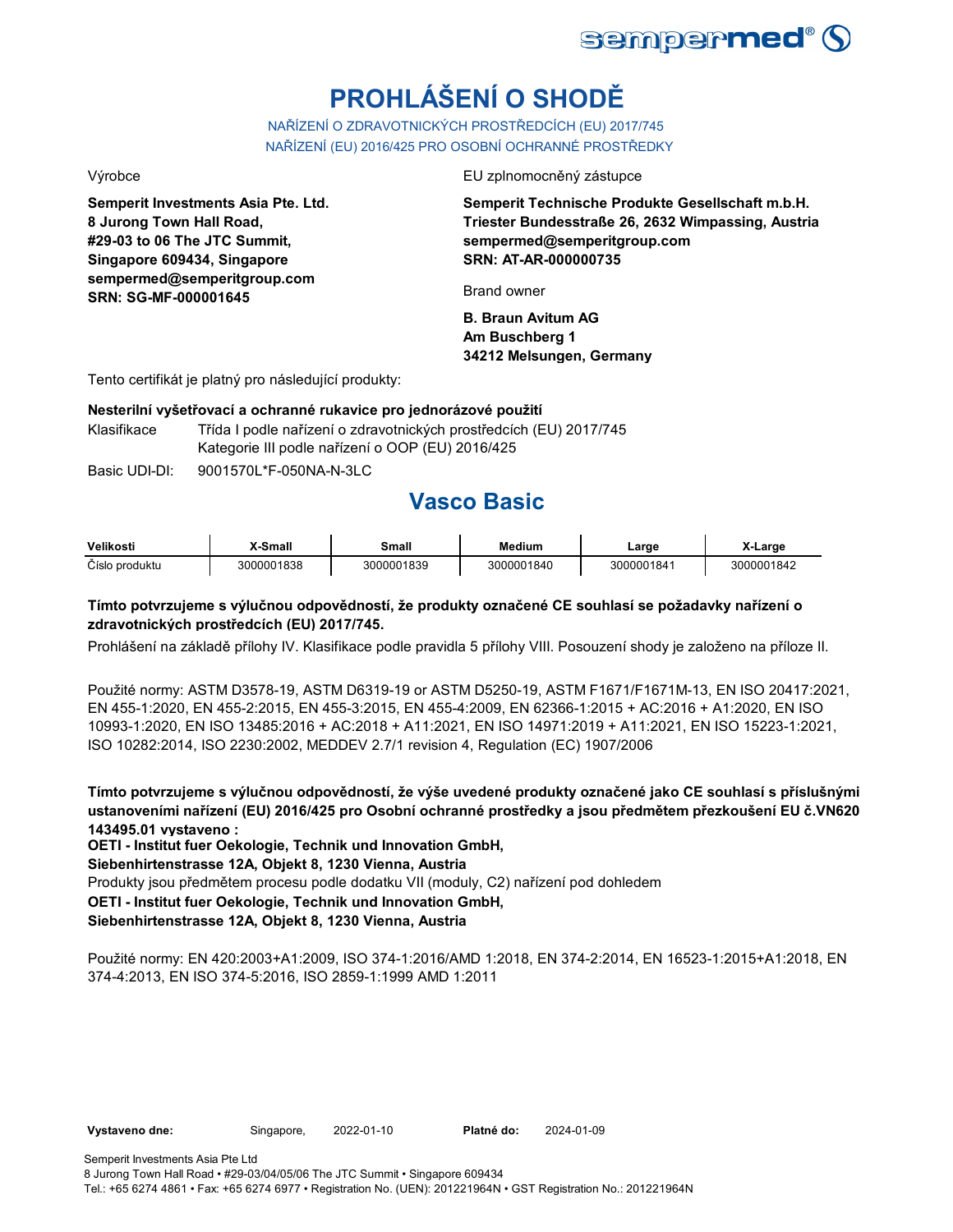

# **VYHLÁSENIE O ZHODE**

NARIADENIE (EU) 2017/745 O ZDRAVOTNÍCKYCH POMÔCKACH NARIADENIE (EÚ) 2016/425 O OSOBNÝCH OCHRANNÝCH PROSTRIEDKOCH

**Semperit Investments Asia Pte. Ltd. 8 Jurong Town Hall Road, #29-03 to 06 The JTC Summit, Singapore 609434, Singapore sempermed@semperitgroup.com SRN: SG-MF-000001645**

Výrobca Splnomocnenec pre EÚ

**Semperit Technische Produkte Gesellschaft m.b.H. Triester Bundesstraße 26, 2632 Wimpassing, Austria sempermed@semperitgroup.com SRN: AT-AR-000000735**

Brand owner

**B. Braun Avitum AG Am Buschberg 1 34212 Melsungen, Germany**

Tento certifikát je platný pre nasledujúce body:

#### **Nesterilné vyšetrovacie a ochranné rukavice na jedno použitie**

| Klasifikácia: | Trieda I podľa Nariadenia (EU) 2017/745 o zdravotníckych pomôckach           |
|---------------|------------------------------------------------------------------------------|
|               | Kategória III podľa Nariadenia o osobných ochranných pomôckach (EU) 2016/425 |
| Basic UDI-DI: | 9001570L*F-050NA-N-3LC                                                       |

## **Vasco Basic**

| <b>Veľkosti</b> | X-Small    | Small      | Medium     | Large      | X-Large    |
|-----------------|------------|------------|------------|------------|------------|
| Výrobné čísla   | 3000001838 | 3000001839 | 3000001840 | 3000001841 | 3000001842 |

### **Týmto vo svojej výhradnej zodpovednosti potvrdzujeme, že výrobky označené symbolom CE sú v súlade so požiadavkami Nariadenia (EU) 2017/745 o zdravotníckych pomôckach.**

Vyhlásenie na základe prílohy IV. Klasifikácia podľa pravidla 5 prílohy VIII. Posudzovanie zhody je založené na prílohe II.

Súvisiace normy: ASTM D3578-19, ASTM D6319-19 or ASTM D5250-19, ASTM F1671/F1671M-13, EN ISO 20417:2021, EN 455-1:2020, EN 455-2:2015, EN 455-3:2015, EN 455-4:2009, EN 62366-1:2015 + AC:2016 + A1:2020, EN ISO 10993- 1:2020, EN ISO 13485:2016 + AC:2018 + A11:2021, EN ISO 14971:2019 + A11:2021, EN ISO 15223-1:2021, ISO 10282:2014, ISO 2230:2002, MEDDEV 2.7/1 revision 4, Regulation (EC) 1907/2006

**Týmto vo svojej výhradnej zodpovednosti potvrdzujeme, že výrobky označené symbolom CE sú v súlade so smerodajnými ustanoveniami Nariadenia (EÚ) 2016/425 o osobných ochranných prostriedkoch a sú predmetom EU - Osvedčenia o typovej skúške č. VN620 143495.01 vyhotovené :**

Výrobky sú predmetom konania podľa dodatku VII (moduly C2) Nariadenia pod dohľadom **OETI - Institut fuer Oekologie, Technik und Innovation GmbH, Siebenhirtenstrasse 12A, Objekt 8, 1230 Vienna, Austria OETI - Institut fuer Oekologie, Technik und Innovation GmbH, Siebenhirtenstrasse 12A, Objekt 8, 1230 Vienna, Austria**

Súvisiace normy: EN 420:2003+A1:2009, ISO 374-1:2016/AMD 1:2018, EN 374-2:2014, EN 16523-1:2015+A1:2018, EN 374-4:2013, EN ISO 374-5:2016, ISO 2859-1:1999 AMD 1:2011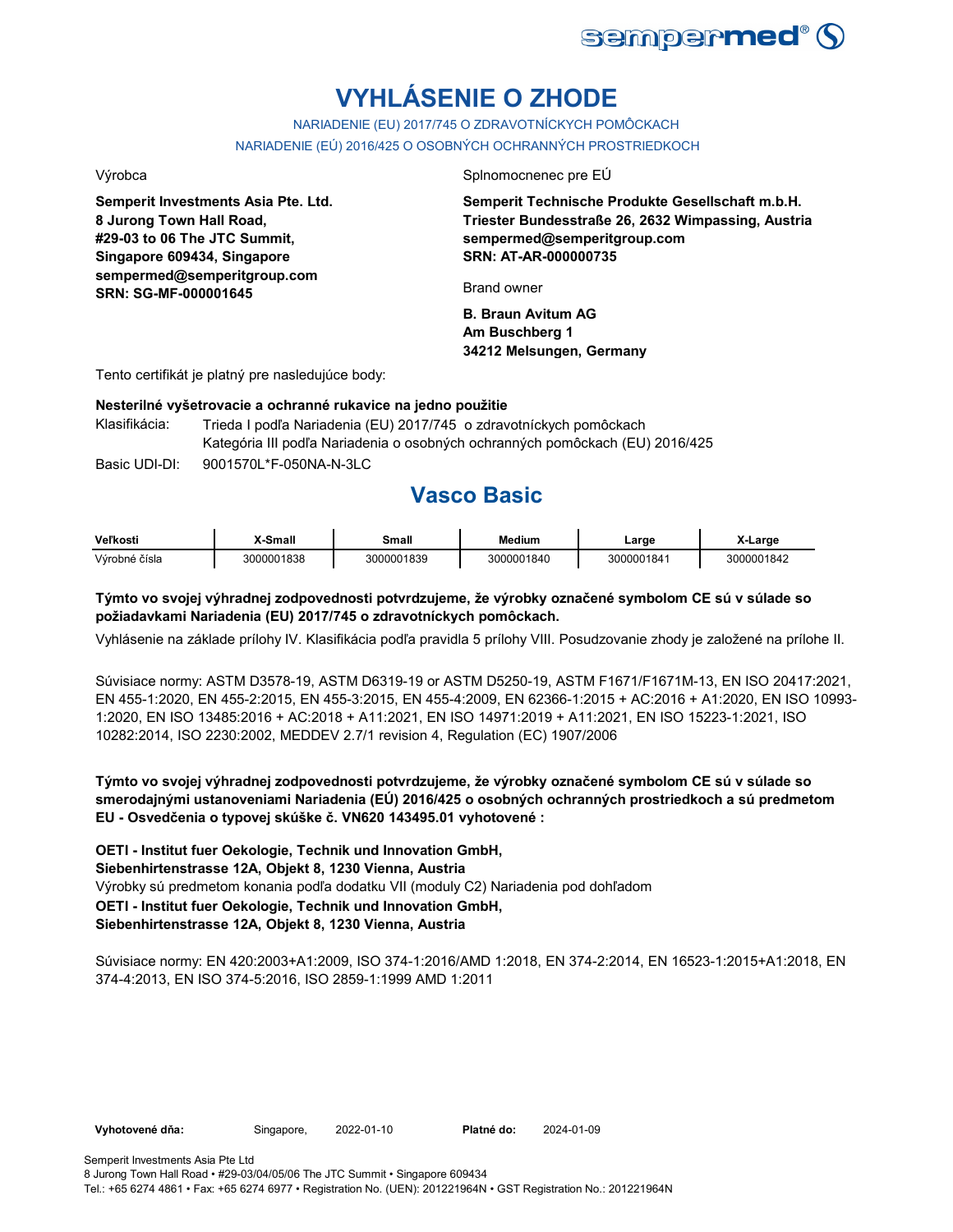

# **MEGFELELŐSÉGI NYILATKOZAT**

ORVOSTECHNIKAI ESZKÖZÖKRŐL SZÓLÓ (EU) 2017/745 RENDELET EGYÉNI VÉDŐESZKÖZÖKRŐL SZÓLÓ (EU) 2016/425 RENDELET

**Semperit Investments Asia Pte. Ltd. 8 Jurong Town Hall Road, #29-03 to 06 The JTC Summit, Singapore 609434, Singapore sempermed@semperitgroup.com SRN: SG-MF-000001645**

#### Gyártó EU-meghatalmazott

**Semperit Technische Produkte Gesellschaft m.b.H. Triester Bundesstraße 26, 2632 Wimpassing, Austria sempermed@semperitgroup.com SRN: AT-AR-000000735**

Brand owner

**B. Braun Avitum AG Am Buschberg 1 34212 Melsungen, Germany**

Ez a tanúsítvány a következő termékekre érvényes:

#### **Egyszer használatos, nem steril vizsgálati- és védőkesztyű**

Osztályozás: I. osztály az orvostechnikai eszközökről szóló (EU) 2017/745 rendelet szerint III. kategória az egyéni védőeszközökről szóló (EU) 2016/425 rendelet szerint

Basic UDI-DI: 9001570L\*F-050NA-N-3LC 9001570L\*F-050NA-N-3L

## **Vasco Basic**

| <b>Méretek</b>       | Smal            | Small      | <b>Medium</b> | ∟arge      | <u>arge</u> |
|----------------------|-----------------|------------|---------------|------------|-------------|
| <b>Cikks2</b><br>mok | 00001838<br>300 | 3000001839 | 3000001840    | 3000001841 | 3000001842  |

### **Ezennel kizárólagos felelősségünk mellett kijelentjük, hogy a CE jelzésű termékek eszközökről szóló (EU) 2017/745 rendelet alapvető előírásainak.**

Con la presente, dichiariamo sotto la nostra esclusiva responsabilità che il prodotto con marchio CE sopra descritto soddisfa i requisiti del regolamento sui dispositivi medici (UE) 2017/745 .

Alkalmazott szabványok: ASTM D3578-19, ASTM D6319-19 or ASTM D5250-19, ASTM F1671/F1671M-13, EN ISO 20417:2021, EN 455-1:2020, EN 455-2:2015, EN 455-3:2015, EN 455-4:2009, EN 62366-1:2015 + AC:2016 + A1:2020, EN ISO 10993-1:2020, EN ISO 13485:2016 + AC:2018 + A11:2021, EN ISO 14971:2019 + A11:2021, EN ISO 15223- 1:2021, ISO 10282:2014, ISO 2230:2002, MEDDEV 2.7/1 revision 4, Regulation (EC) 1907/2006

**Ezennel kizárólagos felelősségünk mellett kijelentjük, hogy a fent említett CE jelzésű termékek megfelelnek az egyéni védőeszközökre irányuló 2016/425/EU rendelet vonatkozó előírásainak és vonatkozik rájuk a megfelelő számú EU-típusvizsgálati tanúsítvány VN620 143495.01 kelt :**

### **OETI - Institut fuer Oekologie, Technik und Innovation GmbH, Siebenhirtenstrasse 12A, Objekt 8, 1230 Vienna, Austria**

A termékekre vonatkozik a rendelet VII. melléklete (C2 modul) szerinti eljárás a következő személy felügyelete mellett: **OETI - Institut fuer Oekologie, Technik und Innovation GmbH, Siebenhirtenstrasse 12A, Objekt 8, 1230 Vienna, Austria**

Alkalmazott szabványok: EN 420:2003+A1:2009, ISO 374-1:2016/AMD 1:2018, EN 374-2:2014, EN 16523- 1:2015+A1:2018, EN 374-4:2013, EN ISO 374-5:2016, ISO 2859-1:1999 AMD 1:2011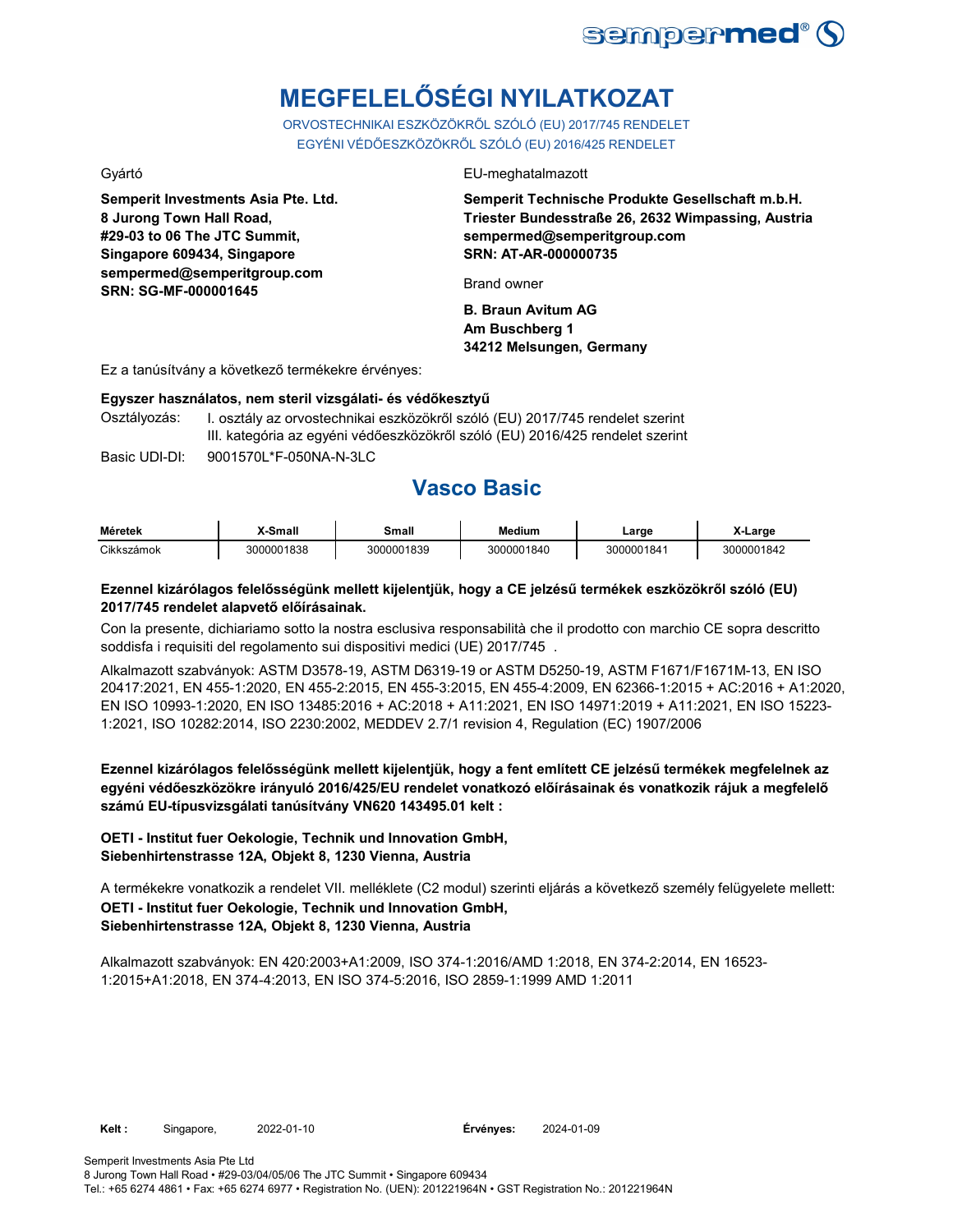

# **IZJAVA O SKLADNOSTI**

UREDBA O MEDICINSKIH PRIPOMOČKIH (EU) 2017/745/EGS UREDBA (EU) 2016/425 ZA OSEBNO VAROVALNO OPREMO

**Semperit Investments Asia Pte. Ltd. 8 Jurong Town Hall Road, #29-03 to 06 The JTC Summit, Singapore 609434, Singapore sempermed@semperitgroup.com SRN: SG-MF-000001645**

Proizvajalec Pooblaščen zastopnik EU

**Semperit Technische Produkte Gesellschaft m.b.H. Triester Bundesstraße 26, 2632 Wimpassing, Austria sempermed@semperitgroup.com SRN: AT-AR-000000735**

Brand owner

**B. Braun Avitum AG Am Buschberg 1 34212 Melsungen, Germany**

To potrdilo velja za naslednje izdelke:

### **Nesterilne zaščitne rokavice in rokavice za preglede za enkratno uporabo**

Klasifikacija: Razred I v skladu z Uredbo o medicinskih pripomočkih (EU) 2017/745/EGS Kategorija III v skladu z Uredbo OVO (EU) 2016/425

Basic UDI-DI: 9001570L\*F-050NA-N-3LC 9001570L\*F-050NA-N-3L

# **Vasco Basic**

| Velikosti         | X-Small    | Small      | Medium     | ∟arɑe      | X-Large    |
|-------------------|------------|------------|------------|------------|------------|
| Številke izdelkov | 3000001838 | 3000001839 | 3000001840 | 3000001841 | 3000001842 |

### **S to izključno odgovornostjo izjavljamo, da so izdelki z oznako CE v skladu z zahtevami Uredbe za medicinske pripomočke (EU) 2017/745.**

Izjava na podlagi Priloge IV. Razvrstitev v skladu s Prilogo VIII k Pravilniku 5. Ocenjevanje skladnosti temelji na Prilogi II.

Uporabljeni standardi: ASTM D3578-19, ASTM D6319-19 or ASTM D5250-19, ASTM F1671/F1671M-13, EN ISO 20417:2021, EN 455-1:2020, EN 455-2:2015, EN 455-3:2015, EN 455-4:2009, EN 62366-1:2015 + AC:2016 + A1:2020, EN ISO 10993-1:2020, EN ISO 13485:2016 + AC:2018 + A11:2021, EN ISO 14971:2019 + A11:2021, EN ISO 15223- 1:2021, ISO 10282:2014, ISO 2230:2002, MEDDEV 2.7/1 revision 4, Regulation (EC) 1907/2006

**S to izključno odgovornostjo izjavljamo, da so zgoraj navedeni izdelki z oznako CE v skladu z bistvenimi zahtevami Uredbe (EU) 2016/425 za osebno varovalno opremo in so predmet certifikata ES o pregledu tipa št. VN620 143495.01 izdano :**

**OETI - Institut fuer Oekologie, Technik und Innovation GmbH,** 

#### **Siebenhirtenstrasse 12A, Objekt 8, 1230 Vienna, Austria**

Izdelki so predmet postopka v skladu s Prilogo VII (modul C2) uredbe pod nadzorom

**OETI - Institut fuer Oekologie, Technik und Innovation GmbH,** 

### **Siebenhirtenstrasse 12A, Objekt 8, 1230 Vienna, Austria**

Uporabljeni standardi: EN 420:2003+A1:2009, ISO 374-1:2016/AMD 1:2018, EN 374-2:2014, EN 16523- 1:2015+A1:2018, EN 374-4:2013, EN ISO 374-5:2016, ISO 2859-1:1999 AMD 1:2011

**Izdano dne:** Singapore, **Veljavno do:** 2022-01-10 2024-01-09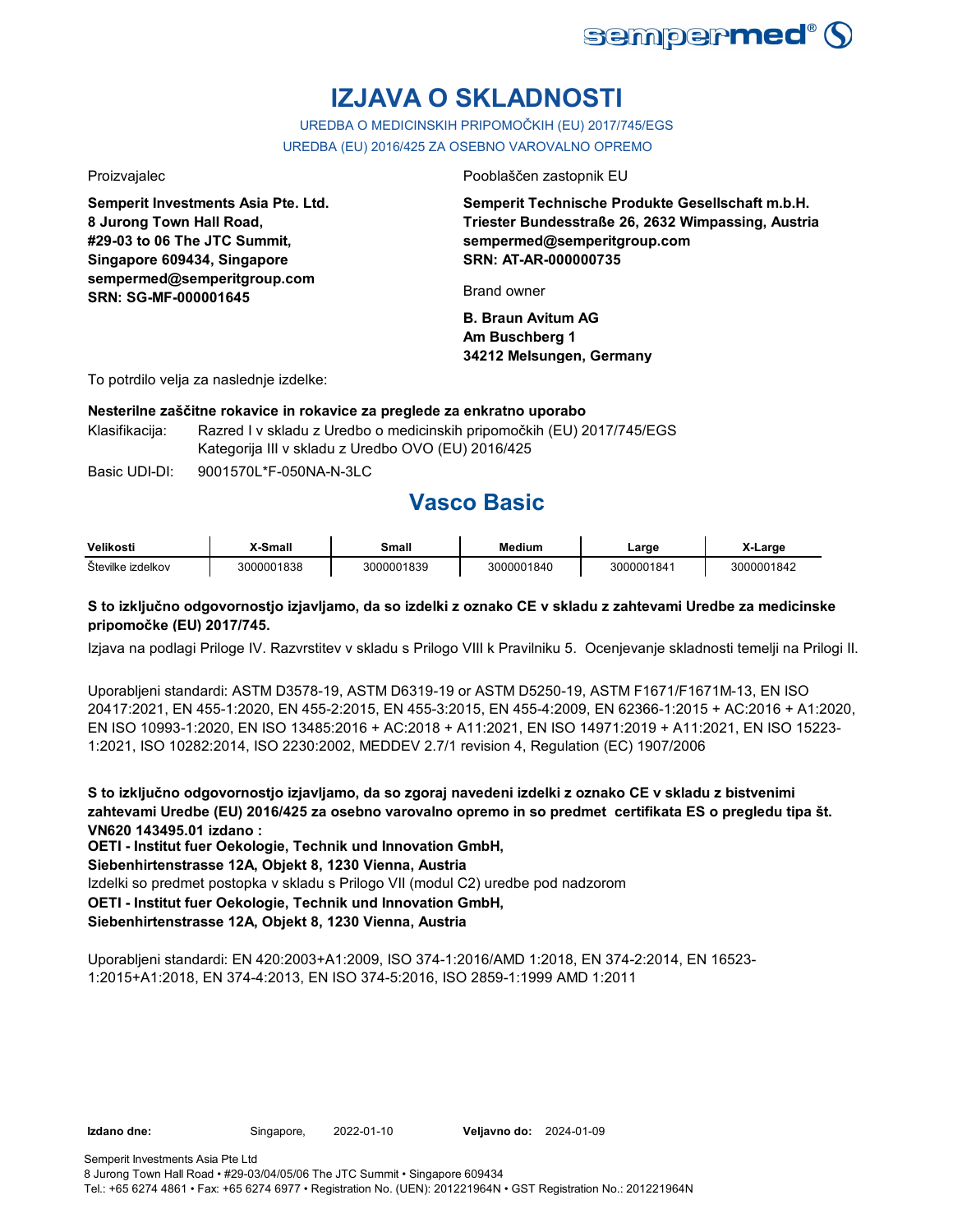

# **IZJAVA O SUKLADNOSTI**

UREDBA O MEDICINSKIM PROIZVODIMA (EU) 2017/745 UREDBA (EU) 2016/425 O OSOBNOJ ZAŠTITNOJ OPREMI

**Semperit Investments Asia Pte. Ltd. 8 Jurong Town Hall Road, #29-03 to 06 The JTC Summit, Singapore 609434, Singapore sempermed@semperitgroup.com SRN: SG-MF-000001645**

Proizvođač Ovlašteni predstavnik u EU

**Semperit Technische Produkte Gesellschaft m.b.H. Triester Bundesstraße 26, 2632 Wimpassing, Austria sempermed@semperitgroup.com SRN: AT-AR-000000735**

Brand owner

**B. Braun Avitum AG Am Buschberg 1 34212 Melsungen, Germany**

Ovaj certifikat vrijedi za sljedeće proizvode:

#### **Nesterilne zaštitne rukavice za pregled za jednokratnu uporabu**

Klasifikacija: Klasa I. prema Direktivi o medicinskim proizvodima (EU) 2017/745 Kategorija III. prema Uredbi o osobnoj zaštitnoj opremi (EU) 2016/425

Basic UDI-DI: 9001570L\*F-050NA-N-3LC 9001570L\*F-050NA-N-3L

# **Vasco Basic**

| Veličine    | X-Small    | Small      | Medium     | ∟arɑe      | X-Large    |
|-------------|------------|------------|------------|------------|------------|
| Br. artikla | 3000001838 | 3000001839 | 3000001840 | 3000001841 | 3000001842 |

### **Ovim putem izjavljujemo pod punom odgovornošću da su proizvodi s CE oznakom sukladni s zahtjevima Uredbe o medicinskim proizvodima (EU) 2017/745.**

Izjava se temelji na Prilogu IV. Klasifikacija prema pravilu 5, Prilog VIII. Ocjenjivanje sukladnosti prema Prilogu II.

Primijenjene norme: ASTM D3578-19, ASTM D6319-19 or ASTM D5250-19, ASTM F1671/F1671M-13, EN ISO 20417:2021, EN 455-1:2020, EN 455-2:2015, EN 455-3:2015, EN 455-4:2009, EN 62366-1:2015 + AC:2016 + A1:2020, EN ISO 10993-1:2020, EN ISO 13485:2016 + AC:2018 + A11:2021, EN ISO 14971:2019 + A11:2021, EN ISO 15223- 1:2021, ISO 10282:2014, ISO 2230:2002, MEDDEV 2.7/1 revision 4, Regulation (EC) 1907/2006

**Ovim putem izjavljujemo pod punom odgovornošću da su prethodno navedeni proizvodi s CE oznakom sukladni s mjerodavnim odredbama Uredbe (EU) 2016/425 o osobnoj zaštitnoj opremi i da su predmet EU certifikata o ispitivanju tipa br.VN620 143495.01 izdano :**

**OETI - Institut fuer Oekologie, Technik und Innovation GmbH,** 

#### **Siebenhirtenstrasse 12A, Objekt 8, 1230 Vienna, Austria**

Proizvodi podliježu postupku iz Dodatka VII. (modul C2) Uredbe pod nadzorom

**OETI - Institut fuer Oekologie, Technik und Innovation GmbH,** 

### **Siebenhirtenstrasse 12A, Objekt 8, 1230 Vienna, Austria**

Primijenjene norme: EN 420:2003+A1:2009, ISO 374-1:2016/AMD 1:2018, EN 374-2:2014, EN 16523-1:2015+A1:2018, EN 374-4:2013, EN ISO 374-5:2016, ISO 2859-1:1999 AMD 1:2011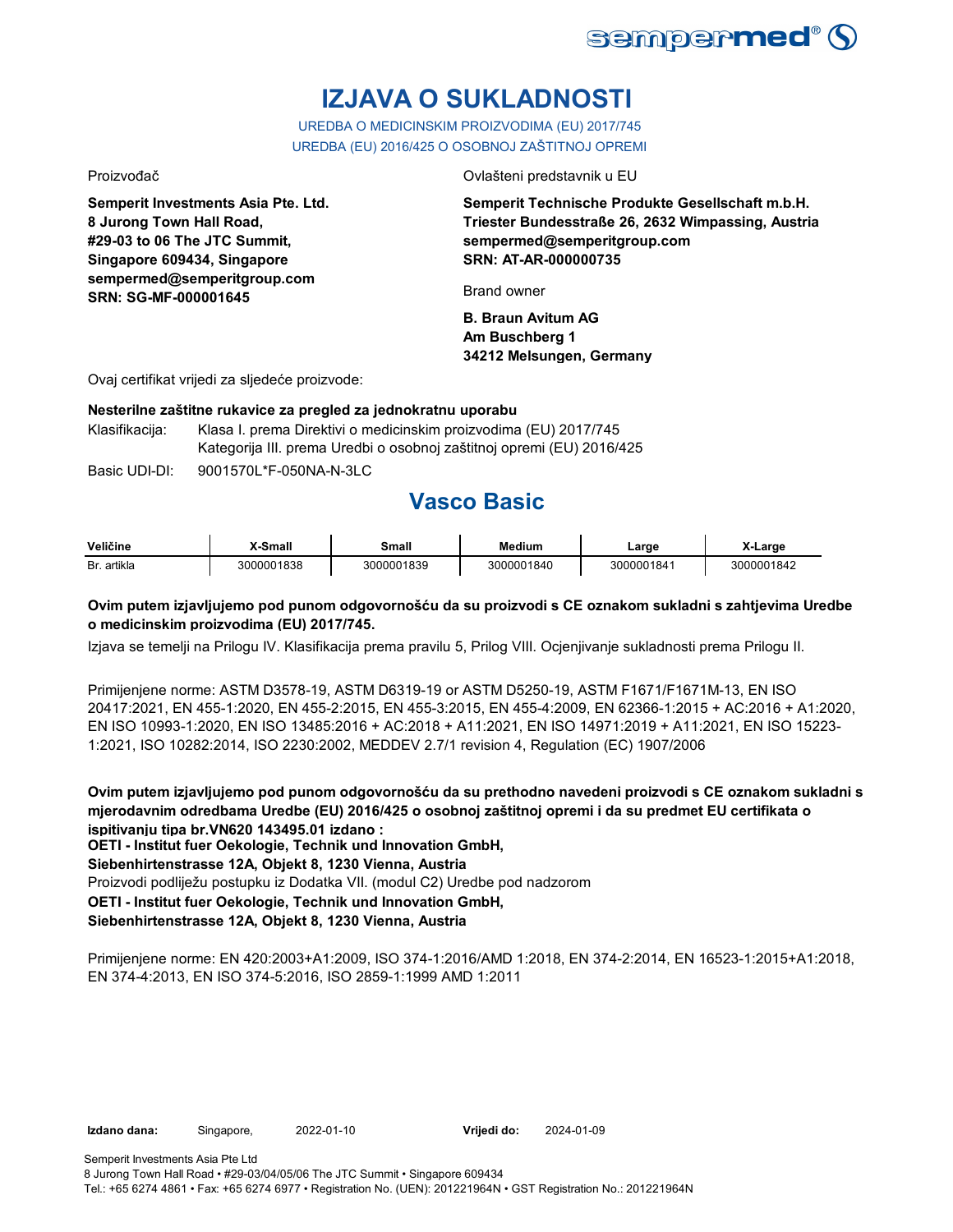

# **DEKLARACJA ZGODNOŚCI**

ROZPORZĄDZENIE W SPRAWIE WYROBÓW MEDYCZNYCH (UE) 2017/745 ROZPORZĄDZENIE W SPRAWIE ŚRODKÓW OCHRONY INDYWIDUALNEJ (UE) 2016/425

**Semperit Investments Asia Pte. Ltd. 8 Jurong Town Hall Road, #29-03 to 06 The JTC Summit, Singapore 609434, Singapore sempermed@semperitgroup.com SRN: SG-MF-000001645**

Producent **Autoryzowany przedstawiciel w UE** 

**Semperit Technische Produkte Gesellschaft m.b.H. Triester Bundesstraße 26, 2632 Wimpassing, Austria sempermed@semperitgroup.com SRN: AT-AR-000000735**

Brand owner

**B. Braun Avitum AG Am Buschberg 1 34212 Melsungen, Germany**

Niniejszy certyfikat obowiązuje w odniesieniu do następującego produktu:

#### **Niesterylne rękawice medyczne i ochronne jednorazowego użytku**

Klasyfikacja: Klasa I zgodnie z rozporządzeniem (UE) 2017/745 w sprawie wyrobów medycznych Kategoria III zgodnie z rozporządzeniem (UE) 2016/425 w sprawie środków ochrony indywidualnej

Basic UDI-DI: 9001570L\*F-050NA-N-3LC 9001570L\*F-050NA-N-3L

# **Vasco Basic**

| Rozmiarv         | X-Small    | Small      | Medium     | Large      | X-Large    |
|------------------|------------|------------|------------|------------|------------|
| Numerv artvkułów | 3000001838 | 3000001839 | 3000001840 | 3000001841 | 3000001842 |

### **Niniejszym oświadczamy, na naszą wyłączną odpowiedzialność, że opisany powyżej produkt z oznakowaniem CE jest zgodny z wymogami rozporządzenia w sprawie wyrobów medycznych (UE) 2017/745.**

Deklaracja na podstawie załącznika IV. Klasyfikacja jest zgodna z zasadą 5, załącznik VIII. Ocenę zgodności przeprowadza się na podstawie załącznika II.

Zastosowane normy: ASTM D3578-19, ASTM D6319-19 or ASTM D5250-19, ASTM F1671/F1671M-13, EN ISO 20417:2021, EN 455-1:2020, EN 455-2:2015, EN 455-3:2015, EN 455-4:2009, EN 62366-1:2015 + AC:2016 + A1:2020, EN ISO 10993-1:2020, EN ISO 13485:2016 + AC:2018 + A11:2021, EN ISO 14971:2019 + A11:2021, EN ISO 15223-1:2021, ISO 10282:2014, ISO 2230:2002, MEDDEV 2.7/1 revision 4, Regulation (EC) 1907/2006

**Na własną odpowiedzialność oświadczamy niniejszym, że opisany powyżej produkt z oznakowaniem CE jest zgodny z obowiązującymi przepisami rozporządzenia (UE) 2016/425 w sprawie środków ochrony indywidualnej i jest identyczny ze środkami ochrony indywidualnej, których dotyczy certyfikat badania typu UE nr VN620 143495.01 data przez:**

**OETI - Institut fuer Oekologie, Technik und Innovation GmbH, Siebenhirtenstrasse 12A, Objekt 8, 1230 Vienna, Austria**

Produkty podlegają procedurze określonej w załączniku VII (moduł C2) rozporządzenia pod nadzorem **OETI - Institut fuer Oekologie, Technik und Innovation GmbH, Siebenhirtenstrasse 12A, Objekt 8, 1230 Vienna, Austria**

Zastosowane normy: EN 420:2003+A1:2009, ISO 374-1:2016/AMD 1:2018, EN 374-2:2014, EN 16523-1:2015+A1:2018, EN 374-4:2013, EN ISO 374-5:2016, ISO 2859-1:1999 AMD 1:2011

Data wydania: Singapore, 2022-01-10

Data ważności: 2024-01-09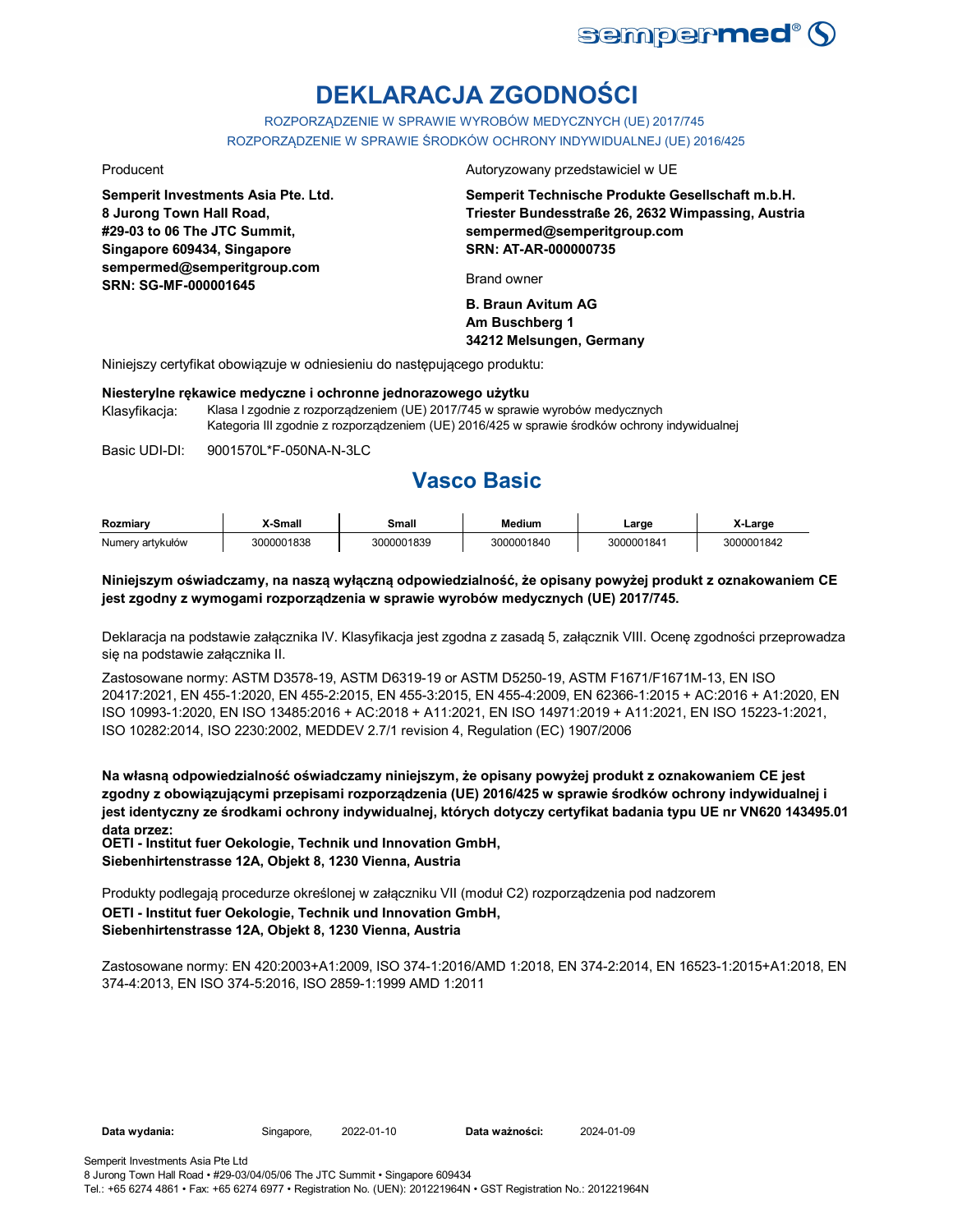

# **DECLARAȚIE DE CONFORMITATE**

REGULAMENTULUI PRIVIND PRODUSELE MEDICALE (EU) 2017/745 REGULAMENTULUI (EU) 2016/425 PENTRU ECHIPAMENTUL PERSONAL DE PROTECȚIE

**Semperit Investments Asia Pte. Ltd. 8 Jurong Town Hall Road, #29-03 to 06 The JTC Summit, Singapore 609434, Singapore sempermed@semperitgroup.com SRN: SG-MF-000001645**

Producător Persoană împuternicită EU

**Semperit Technische Produkte Gesellschaft m.b.H. Triester Bundesstraße 26, 2632 Wimpassing, Austria sempermed@semperitgroup.com SRN: AT-AR-000000735**

Brand owner

**B. Braun Avitum AG Am Buschberg 1 34212 Melsungen, Germany**

Acest certificat este valabil pentru următoarele produse:

#### **Mânușă de consult și de protecție nesterilă de unică folosință**

clasificare: Clasa I conform règlementi privind produsele medicale (EU) 2017/745 Categoria III conform ordonanței EPP (EU) 2016/425

Basic UDI-DI: 9001570L\*F-050NA-N-3LC 9001570L\*F-050NA-N-3L

# **Vasco Basic**

| mărimi               | Small          | `mall      | Medium     | ∟arɑe     | ∟arɑe      |
|----------------------|----------------|------------|------------|-----------|------------|
| Numerele de articole | 00001838<br>30 | 3000001839 | 3000001840 | 300000184 | 3000001842 |

### **Prin prezenta confirmăm preluând toată responsabilitatea că produsele marcate CE corespund cerințelor din Regulamentului privind produsele medicale (EU) 2017/745 .**

Declarație bazată pe anexa IV. Clasificare în conformitate cu regula 5, anexa VIII. Evaluarea conformității se bazează pe anexa II.

Normele aplicate: ASTM D3578-19, ASTM D6319-19 or ASTM D5250-19, ASTM F1671/F1671M-13, EN ISO 20417:2021, EN 455-1:2020, EN 455-2:2015, EN 455-3:2015, EN 455-4:2009, EN 62366-1:2015 + AC:2016 + A1:2020, EN ISO 10993- 1:2020, EN ISO 13485:2016 + AC:2018 + A11:2021, EN ISO 14971:2019 + A11:2021, EN ISO 15223-1:2021, ISO 10282:2014, ISO 2230:2002, MEDDEV 2.7/1 revision 4, Regulation (EC) 1907/2006

**Prin prezenta confirmăm preluând toată responsabilitatea că produsele marcate CE indicate mai sus corespund cerințelor de bază (EU) 2016/425 pentru echipamente personale de protecție și acestea sunt obiectul certificării de tip CE nr. VN620 143495.01 eliberat prin:**

**OETI - Institut fuer Oekologie, Technik und Innovation GmbH,** 

### **Siebenhirtenstrasse 12A, Objekt 8, 1230 Vienna, Austria**

Produsele sunt obiectul procedurii conform anexei VII (modulul C2) sub supravegherea

**OETI - Institut fuer Oekologie, Technik und Innovation GmbH,** 

### **Siebenhirtenstrasse 12A, Objekt 8, 1230 Vienna, Austria**

Normele aplicate: EN 420:2003+A1:2009, ISO 374-1:2016/AMD 1:2018, EN 374-2:2014, EN 16523-1:2015+A1:2018, EN 374-4:2013, EN ISO 374-5:2016, ISO 2859-1:1999 AMD 1:2011

**Eliberat la data de:** Singapore, **Valabil până în:** 2022-01-10 2024-01-09

Semperit Investments Asia Pte Ltd

8 Jurong Town Hall Road • #29-03/04/05/06 The JTC Summit • Singapore 609434 Tel.: +65 6274 4861 • Fax: +65 6274 6977 • Registration No. (UEN): 201221964N • GST Registration No.: 201221964N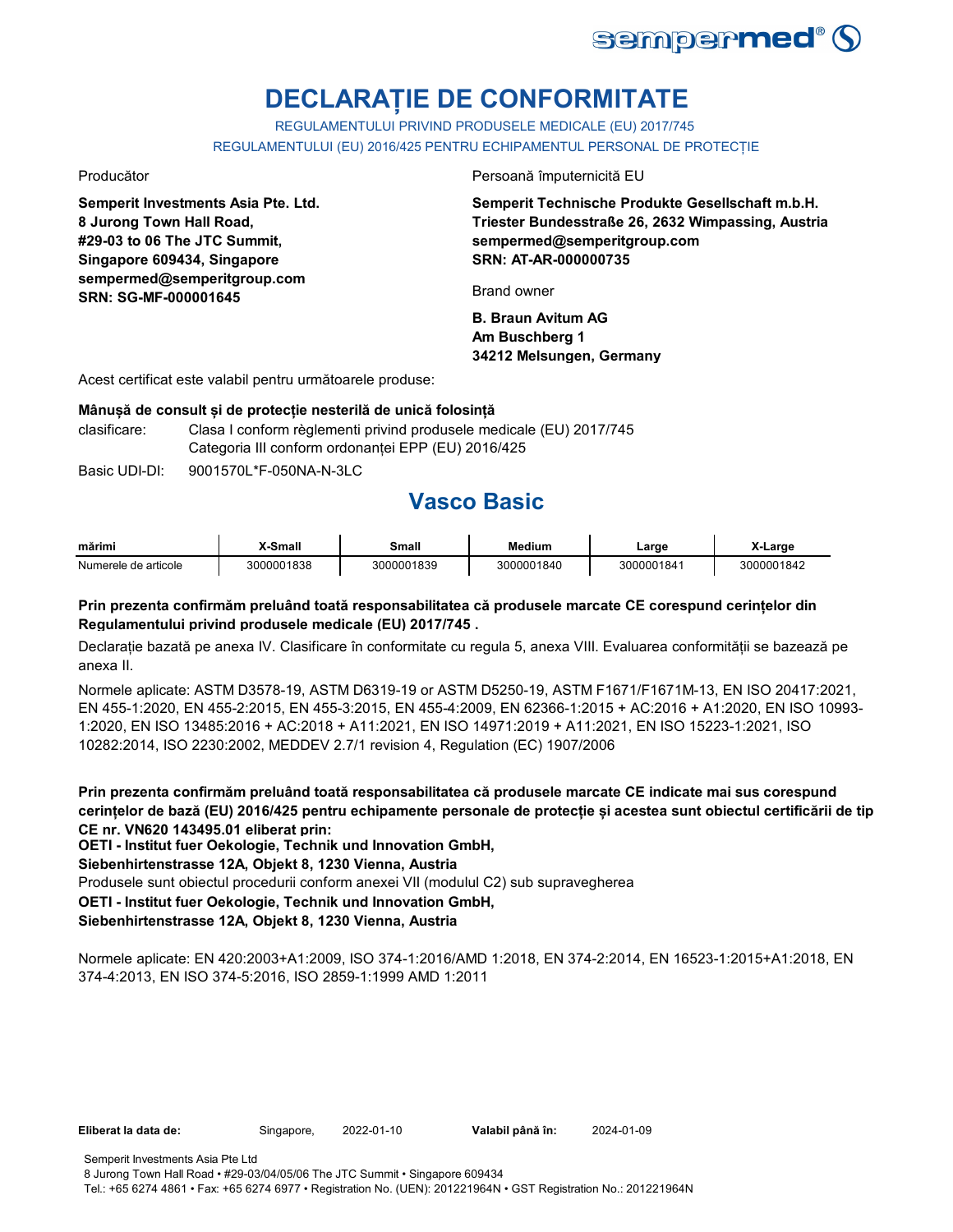

# **ΔΗΛΩΣΗ ΣΥΜΜΟΡΦΩΣΗΣ**

ΚΑΝΟΝΙΣΜΟΣ (EE) 2017/745 ΠΕΡΙ ΙΑΤΡΟΤΕΧΝΟΛΟΓΙΚΩΝ ΠΡΟΪΟΝΤΩΝ ΚΑΝΟΝΙΣΜΟΣ (ΕΕ) 2016/425 ΠΕΡΙ ΜΕΣΩΝ ΑΤΟΜΙΚΗΣ ΠΡΟΣΤΑΣΙΑΣ

**Semperit Investments Asia Pte. Ltd. 8 Jurong Town Hall Road, #29-03 to 06 The JTC Summit, Singapore 609434, Singapore sempermed@semperitgroup.com SRN: SG-MF-000001645**

Κατασκευαστής Εξουσιοδοτημένος αντιπρόσωπος στην ΕΕ

**Semperit Technische Produkte Gesellschaft m.b.H. Triester Bundesstraße 26, 2632 Wimpassing, Austria sempermed@semperitgroup.com SRN: AT-AR-000000735**

Brand owner

**B. Braun Avitum AG Am Buschberg 1 34212 Melsungen, Germany**

Το παρόν πιστοποιητικό ισχύει για τα ακόλουθα προϊόντα:

#### **Μη αποστειρωμένο γάντι εξέτασης και προστατευτικό γάντι μιας χρήσης**

Ταξινόμηση: Κατηγορία I σύμφωνα με την Κανονισμό (EU) 2017/745 περί ιατροτεχνολογικών προϊόντων Κατηγορία II σύμφωνα με τον Κανονισμό (ΕΕ) 2016/425 περί ΜΑΠ

Basic UDI-DI: 9001570L\*F-050NA-N-3LC 9001570L\*F-050NA-N-3L

## **Vasco Basic**

| Μενέθη            | -Small     | Small      | <b>Medium</b> | _arge      | X-Large    |
|-------------------|------------|------------|---------------|------------|------------|
| Αριθμοί προϊόντος | 3000001838 | 3000001839 | 3000001840    | 3000001841 | 3000001842 |

### **Δια του παρόντος βεβαιώνουμε υπεύθυνα ότι τα προϊόντα με σήμανση CE ικανοποιούν τις απαιτήσεις της Κανονισμός (EU) 2017/745 περί ιατροτεχνολογικών προϊόντων.**

Δήλωση με βάση το παράρτημα IV. Ταξινόμηση σύμφωνα με τον κανόνα 5, παράρτημα VIII. Η αξιολόγηση της συμμόρφωσης βασίζεται στο παράρτημα II.

Εφαρμοζόμενα πρότυπα: ASTM D3578-19, ASTM D6319-19 or ASTM D5250-19, ASTM F1671/F1671M-13, EN ISO 20417:2021, EN 455-1:2020, EN 455-2:2015, EN 455-3:2015, EN 455-4:2009, EN 62366-1:2015 + AC:2016 + A1:2020, EN ISO 10993-1:2020, EN ISO 13485:2016 + AC:2018 + A11:2021, EN ISO 14971:2019 + A11:2021, EN ISO 15223- 1:2021, ISO 10282:2014, ISO 2230:2002, MEDDEV 2.7/1 revision 4, Regulation (EC) 1907/2006

### **Δια του παρόντος βεβαιώνουμε υπεύθυνα ότι τα ανωτέρω προϊόντα με σήμανση CE ικανοποιούν τις εφαρμοστέες διατάξεις του Κανονισμού (ΕΕ) 2016/425 περί μέσων ατομικής προστασίας και αποτελούν αντικείμενο του πιστοποιητικού εξέτασης τύπου ΕΕ με αρ. VN620 143495.01 εκδόθηκε :**

#### **OETI - Institut fuer Oekologie, Technik und Innovation GmbH,**

#### **Siebenhirtenstrasse 12A, Objekt 8, 1230 Vienna, Austria**

Τα προϊόντα αποτελούν αντικείμενο της μεθόδου που ορίζεται στο Παράρτημα VII (ενότητα C2) του Κανονισμού υπό την επιτήρηση

### **OETI - Institut fuer Oekologie, Technik und Innovation GmbH,**

**Siebenhirtenstrasse 12A, Objekt 8, 1230 Vienna, Austria**

Εφαρμοζόμενα πρότυπα: EN 420:2003+A1:2009, ISO 374-1:2016/AMD 1:2018, EN 374-2:2014, EN 16523- 1:2015+A1:2018, EN 374-4:2013, EN ISO 374-5:2016, ISO 2859-1:1999 AMD 1:2011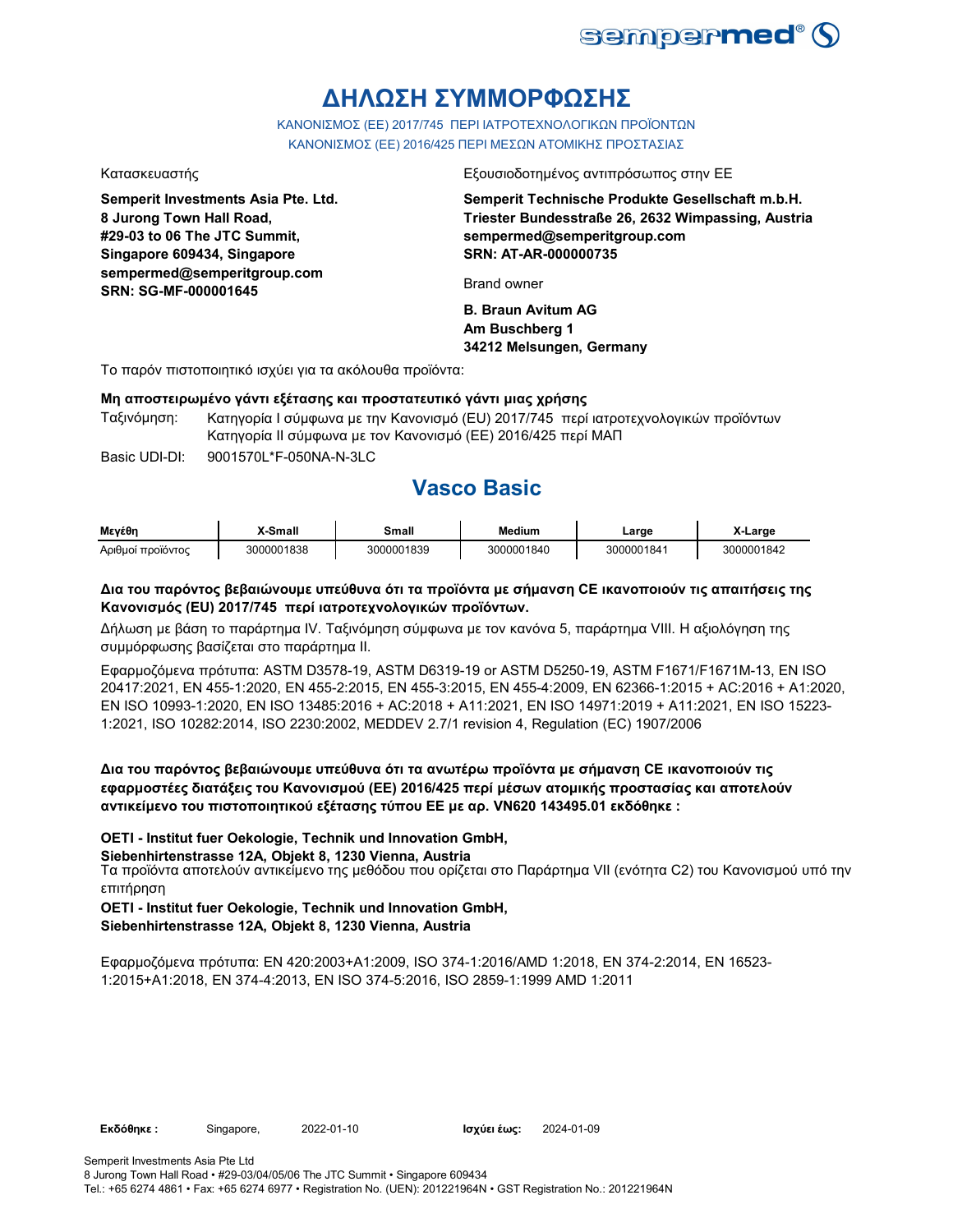

# **ДЕКЛАРАЦИЯ ЗА СЪВМЕСТИМОСТ НА**

РЕГЛАМЕНТ ЗА МЕДИЦИНСКИТЕ ПРОДУКТИ (EU) 2017/745 РЕГЛАМЕНТ (EU) 2016/425 ЗА ЛИЧНИТЕ ПРЕДПАЗНИ СРЕДСТВА

**Semperit Investments Asia Pte. Ltd. 8 Jurong Town Hall Road, #29-03 to 06 The JTC Summit, Singapore 609434, Singapore sempermed@semperitgroup.com SRN: SG-MF-000001645**

Производител Упълномощен представител в ЕС

**Semperit Technische Produkte Gesellschaft m.b.H. Triester Bundesstraße 26, 2632 Wimpassing, Austria sempermed@semperitgroup.com SRN: AT-AR-000000735**

Brand owner

**B. Braun Avitum AG Am Buschberg 1 34212 Melsungen, Germany**

Настоящият сертификат важи за следните продукти:

**Нестерилна ръкавица за преглед и предпазна ръкавици за еднократна употреба**

Класификация: Клас I съгл. Регламент за медицинските продукти (EU) 2017/745

Категория III съгл. Регламент за ЛПС (EU) 2016/425

Basic UDI-DI: 9001570L\*F-050NA-N-3LC

# **Vasco Basic**

| Размери              | K-Small    | Small      | Medium     | Large      | ∡-Larɑe    |
|----------------------|------------|------------|------------|------------|------------|
| Номера на артикулите | 3000001838 | 3000001839 | 3000001840 | 3000001841 | 3000001842 |

### **С настоящето потвърждаваме при самостоятелна отговорност, че продуктите с маркировка СЕ съответстват на изисквания от Регламент за медицинските продукти (EU) 2017/745.**

Декларация въз основа на приложение IV. Класификация съгласно правило 5, приложение VIII. Оценката на съответствието се основава на приложение II.

Приложими норми: ASTM D3578-19, ASTM D6319-19 or ASTM D5250-19, ASTM F1671/F1671M-13, EN ISO 20417:2021, EN 455-1:2020, EN 455-2:2015, EN 455-3:2015, EN 455-4:2009, EN 62366-1:2015 + AC:2016 + A1:2020, EN ISO 10993- 1:2020, EN ISO 13485:2016 + AC:2018 + A11:2021, EN ISO 14971:2019 + A11:2021, EN ISO 15223-1:2021, ISO 10282:2014, ISO 2230:2002, MEDDEV 2.7/1 revision 4, Regulation (EC) 1907/2006

**С настоящето потвърждаваме при самостоятелна отговорност, че горепосочените продукти с маркировка СЕ съответстват на съществените разпоредби на Регламент (EU) 2016/425 за личните предпазни средства и са предмет на сертификата на ЕС за изследване на типа Nr. VN620 143495.01 издадено чрез:**

#### **OETI - Institut fuer Oekologie, Technik und Innovation GmbH, Siebenhirtenstrasse 12A, Objekt 8, 1230 Vienna, Austria**

Продуктите са предмет на процедурата съгл. Анекс VII (Модул С2) от Регламента под надзора на **OETI - Institut fuer Oekologie, Technik und Innovation GmbH, Siebenhirtenstrasse 12A, Objekt 8, 1230 Vienna, Austria**

Приложими норми: EN 420:2003+A1:2009, ISO 374-1:2016/AMD 1:2018, EN 374-2:2014, EN 16523-1:2015+A1:2018, EN 374-4:2013, EN ISO 374-5:2016, ISO 2859-1:1999 AMD 1:2011

Важи до: 2024-01-09

Tel.: +65 6274 4861 • Fax: +65 6274 6977 • Registration No. (UEN): 201221964N • GST Registration No.: 201221964N